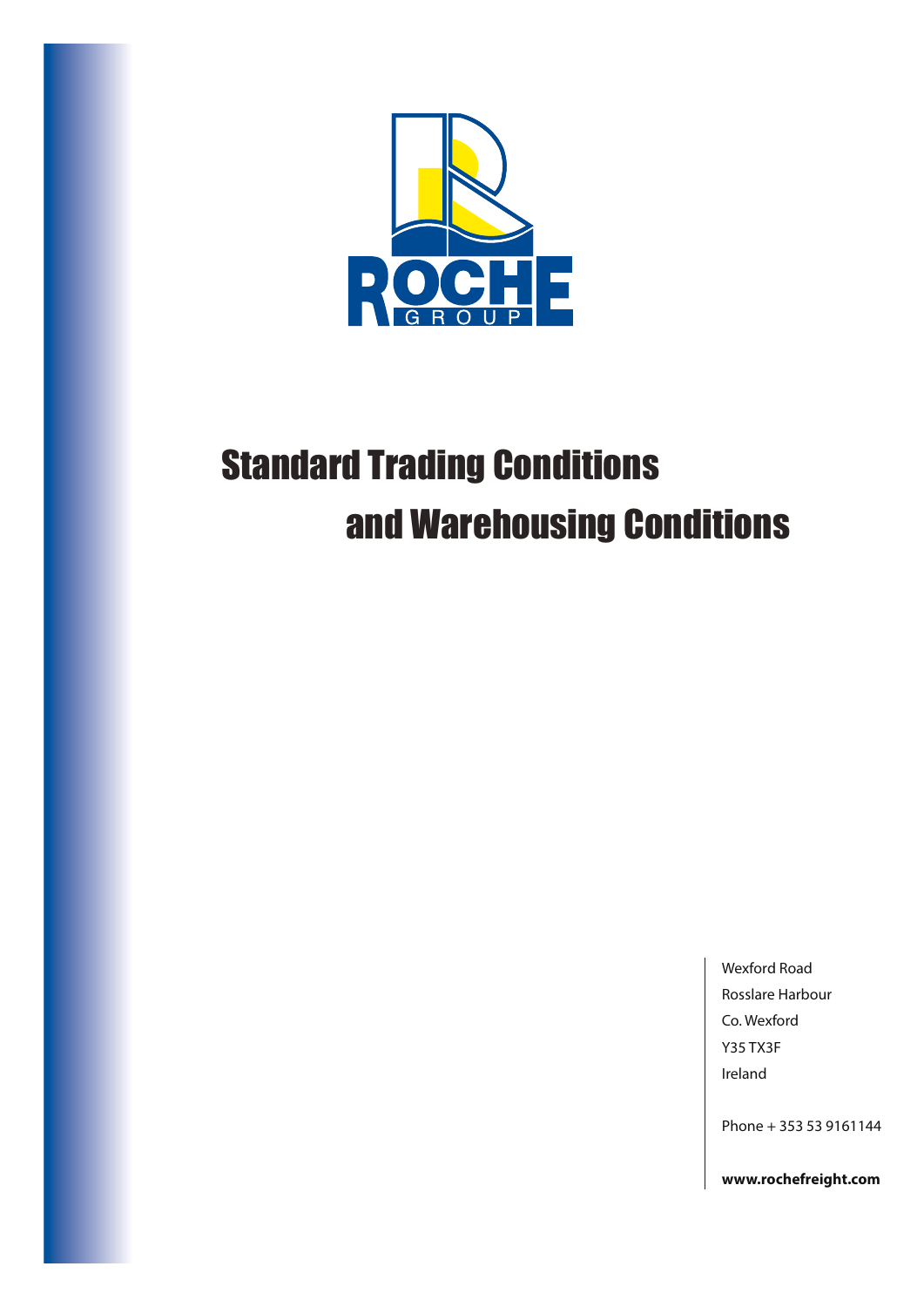These conditions are the intellectual property of the Irish International Freight Association (IIFA) and may be used by current IIFA members only.

The Customer's attention is drawn to specific Clauses which exclude or limit the Company's liability, those deal with issuing insurance for Goods, those which require the Customer to indemnify the Company in certain circumstances, and, those which limit time for bringing a claim.

# DEFINITIONS AND APPLICATION

| In these Conditions:-<br>1. |                                                                                                                                                                                                                                                                       |
|-----------------------------|-----------------------------------------------------------------------------------------------------------------------------------------------------------------------------------------------------------------------------------------------------------------------|
| "Company"                   | Is the IIFA Member trading under these<br>Conditions.                                                                                                                                                                                                                 |
| "Customer"                  | Means any person at whose request or on<br>whose behalf the Company undertakes any<br>business or provides advice, information or<br>services.                                                                                                                        |
| "Direct Representative"     | The Company acting in the name of and on<br>behalf of the Customer and/or the owner<br>of the Goods with Revenue as defined by<br>Article 18 Regulation (EU) No 952/2013 and<br>Council Regulation 2913/92 establishing the<br>Community Customs code, or as amended. |
| "Goods"                     | The cargo to which any business under these<br>conditions relates                                                                                                                                                                                                     |
| "Owner"                     | Means the Owner of the Goods (including<br>any packaging, containers or equipment) to<br>which any business concluded under these<br>Conditions relates and any other person who<br>is or may become interested in them.                                              |
| "Person"                    | Includes persons or any Body or Bodies<br>Corporate.                                                                                                                                                                                                                  |
| "SDR"                       | Special Drawing Rights as defined by the<br>International Monetary Fund                                                                                                                                                                                               |
| "Transport Unit"            | Packing case, pallets, container, trailer, tanker,<br>or any other device used whatsoever for and<br>in connection with the carriage of Goods by<br>land, sea or air                                                                                                  |
| 2.                          | (A) Subject to Sub-Paragraph (B) below, all and any activities of the<br>Company in the course of business whother gratuitous or not                                                                                                                                  |

- ourse of business whether gratuitous or not are undertaken subject to these Conditions.
	- (B) If any legislation is compulsorily applicable to any business undertaken, these Conditions shall, as regards such business, be read as subject to such legislation and nothing in these Conditions shall be construed as a surrender by the Company of any of its rights or immunities or as an increase of any of its responsibilities or liabilities under such legislation and if any part of these Conditions be repugnant to such legislation to any extent such part shall as regards such business be overridden to that extent and no further.
- 3. The Customer warrants that he is either the Owner or the authorised Agent of the Owner and also that he is accepting these Conditions not only for himself but also as Agent for and on behalf of the Owner.
- 4. In authorising the Customer to enter into any Contract with the Company and/or in accepting any document issued by the Company in connection with such Contract, the Owner and Consignee accept these Conditions for themselves and their Agents and for any parties on whose behalf they or their Agents may act, and in particular, but without prejudice to the generality of this Clause, they accept that the Company shall have the right to enforce against them jointly and severally any liability of the Customer under these Conditions or to recover from them any sums to be paid by the Customer which upon proper demand have not been paid.

# THE COMPANY

- 5. (A) Subject to Clauses 13 and 14 below, the Company shall be entitled to procure any or all of its services as an Agent or to provide those services as a Principal.
	- (B) The offer and acceptance of an inclusive price for the accomplishment of any service or services shall not itself determine whether any such service is or services are to be arranged by the Company acting as Agent or to be provided by the Company acting as a Contracting Principal.
	- (C) When acting as an Agent the Company does not make or purport to make any Contract with the Customer for the carriage, storage, packing or handling of any Goods nor for

any other physical service in relation to them and acts solely on behalf of the Customer in securing services by establishing Contracts with Third Parties so that direct contractual relationships are established between the Customer and such Third Parties.

- (D) The Company shall on demand by the Customer provide evidence of any Contract entered into as Agent for the Customer. Insofar as the Company may be in default of this obligation, it shall be deemed to have contracted with the Customer as a Principal for the performance of the Customer's instructions.
- (E) In all and any dealings with Revenue for and on behalf of the Customer and/or Owner, the Company is deemed to be appointed, and acts as, Direct Representative only.
- When and to the extent that the Company has contracted as Principal for the performance of any of its services, it undertakes to perform and/or in its own name to procure the performance of those services, and subject always to the totality of these Conditions and in particular to Clauses 27-31 hereof accepts liability for loss of or damage to Goods taken into its charge occurring between the time when it takes the Goods into its charge and the time when the Company is entitled to call upon the Customer, Consignee or Owner to take delivery of the Goods.
- When and to the extent that the Company in accordance with these Conditions is acting as an Agent on behalf of the Customer, the Company shall be entitled and the Customer hereby expressly authorises the Company to enter into Contracts on behalf of the Customer:-
	- For the carriage of Goods by any route or means or person;
	- ii. For the storage, packing, trans-shipment, loading, unloading or handling of the Goods by any person at any place and for any length of time;
	- iii. For the carriage or storage of Goods in or on Transport Units and with other Goods of whatever nature; and
	- To do such acts as may in the opinion of the Company, be reasonably necessary in the performance of its obligations in the interests of the Customer.
- The Company reserves to itself a reasonable liberty as to the means, route and procedure to be followed in the handling, storage and transportation of Goods.
- 9. The Company shall be entitled to perform any of its obligations herein by itself or by its parent, subsidiary or associated Companies. In the absence of agreement to the contrary any Contract to which these Conditions apply is made by the Company on its own behalf and also as Agent for and on behalf of any such parent, subsidiary, or associated Company, and any such Company shall be entitled to the benefit of these Conditions.
- 10 (A) Subject to Sub-Clause (B) below, the Company:
	- i. Has a general lien on all Goods and documents relating to Goods in its possession, custody or control for all sums due at any time from the Customer or Owner on any account whatsoever, whether relating to Goods belonging to, or services provided by or on behalf of the Company to the Customer or Owner. Storage charges shall continue to accrue on any Goods detained under lien; and
	- Shall be entitled, on 21 days' notice in writing to the Customer, to sell or dispose of such Goods or documents as Agent for and at the expense of the Customer and apply the proceeds in or towards the payment of all such sums due;
	- iii. Shall, upon accounting to the Customer for any balance remaining after payment of any sum due to the Company and for the costs of sale or disposal and/or dealing and/or storage, the Company shall be discharged of any liability whatsoever in respect of the Goods or documents.
	- (B) When the Goods are liable to perish or deteriorate, the Company's right to sell, dispose of or deal with the Goods shall arise immediately upon any sum becoming due to the Company subject only to the Company taking reasonable steps to bring to the Customer's attention its intention to sell or dispose of the Goods before doing so.
- 11. The Company shall be entitled to retain and be paid all brokerages, commissions, allowances and other remunerations customarily retained by or paid to Freight Forwarders.
- 12. (A) Should the Customer, Consignee or Owner of the Goods fail to take delivery at the appointed time and place when and where the company is entitled to deliver, the Company shall be entitled to store the Goods, or any part thereof, at the sole risk of the Customer or Consignee or Owner, whereupon the Company's liability in respect of the Goods, or that part thereof, stored as aforesaid, shall wholly cease. The Company's liability, if any, in relation to such storage, shall be governed by these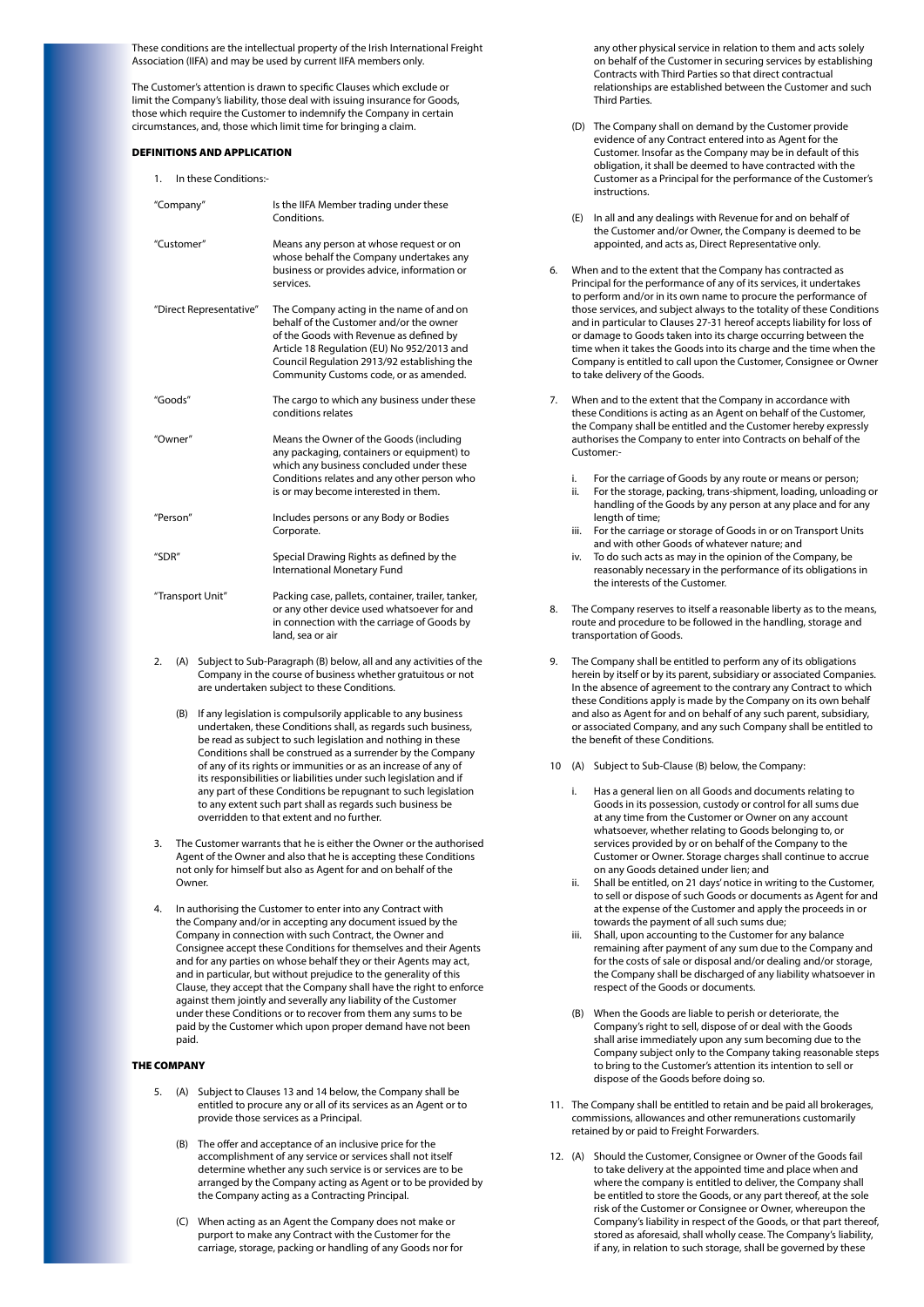conditions. All costs incurred by the Company as a result of the failure to take delivery shall be deemed as freight earned, and such costs shall, upon demand, be paid by the Customer.

- (B) The Company shall be entitled at the expense of the Customer to dispose of or deal with the Goods (by sale or otherwise as may be reasonable in all the circumstances):-
- On 21 days' notice in writing to the Customer, or where the Customer cannot be traced and reasonable efforts have been made to contact any parties who may reasonably be supposed by the Company to have any interest in the Goods, any Goods which have been held by the Company for 60 days and which cannot be delivered as instructed; and
- ii. Without prior notice, any Goods which have perished, deteriorated or altered or are in immediate prospect of doing so in a manner which has caused or may reasonably be expected to cause loss or damage to the Company or Third Parties or to contravene any applicable laws or regulations.
- 13. (A) No Insurance will be effected except pursuant to and in accordance with express instructions given in writing by the Customer and all Insurances effected by the Company are subject to the usual exceptions and conditions of the Policies of the Insurance Company or Underwriters taking the risk. Unless otherwise agreed in writing the Company shall not be under any obligation to effect separate Insurance on the Goods, but may declare it on any open or general Policy held by the Company.
	- (B) Insofar as the Company agrees to arrange Insurance for the benefit of the Customer and or the Owner, the Company acts solely as Agent for the Customer and or Owner and the Company's liability is subject to the limits of liability contained in Clause 30 hereof.
- 14. (A) Except under special arrangements previously made in writing or under the terms of a printed document signed by the Company, any instructions relating to the delivery or release of Goods in specified circumstances only, such as (but without prejudice to the generality of this Clause) against payment or against surrender of a particular document, are accepted by the Company, where the Company has to engage third parties to effect compliance with the instructions, only as agents for the Customer.
	- (B) Despite the acceptance by the Company of instructions from the Customer to collect freight, duties, charges, dues, or other expenses from the Consignee, or any other Person, on receipt of evidence of proper demand by the Company, and, in the absence of evidence of payment (for whatever reason) by such Consignee or other Person, the Customer shall remain responsible for such freight, duties, charges, dues, or other expenses.
	- (C) The Company shall not be under any liability in respect of such arrangements as are referred to under Sub-Clauses (A) and (B) hereof save where such arrangements are made in writing.
	- (D) In any event, the Company's liability in respect of the performance or arranging the performance of such instructions shall not exceed the limits set out in clause 30 (A) (i) of these conditions.
- 15. Advice and information, in whatever form it may be given, is provided by the Company for the Customer only. The Customer shall indemnify the Company against any liability, claims, loss, damage, costs or expenses incurred and/or suffered as a consequence of passing such advice or information on to any third party and any other persons relying upon such advice or information. Except under special arrangements previously made in writing, advice and information which is not related to specific instructions accepted by the Company is provided gratuitously and without liability.
- 16. (A) Except under special arrangement previously made in writing, the Company will not accept or deal with bullion, coin, precious stones, jewellery, valuables, antiques, pictures, human remains, livestock or plants. Should any Customer nevertheless deliver any such Goods to the Company or cause the Company to handle or deal with any such Goods, otherwise than under special arrangements previously made in writing, the Company shall be under no liability whatsoever for or in connection with such Goods howsoever arising.
	- The Company may at any time waive its rights and exemptions from liability under Sub-Clause (A) above in respect of any one or more of the categories of Goods mentioned herein or of any part of any category. If such waiver is not in writing, the onus of proving such waiver shall be on the Customer. In any event, the Company's liability in respect of such goods shall not exceed the limits set out in clause 30 of these conditions.
- 17. Except following instructions previously received in writing and accepted by the Company, the Company will not accept or deal with Goods of a dangerous or damaging nature, nor with Goods likely to harbour or encourage vermin or other pests, nor with Goods liable to taint or affect other Goods. If such Goods are accepted pursuant to a special arrangement and then in the opinion of the Company they constitute a risk to other Goods, property, life or health, the Company shall where reasonably practicable contact the Customer, but reserves the right at the expense of the Customer to remove or otherwise deal with the Goods.
- 18. Where there is a choice of rates according to the extent or degree of the liability assumed by carriers, warehousemen or others, no declaration of value where optional will be made and/or treated as having been made except under special arrangements previously made in writing by an officer of the Company so authorised and as referred to in clause 30 (D).

# THE CUSTOMER

- 19. (A) The Customer's attention is drawn to both the International Convention for the Safety of Life At Sea 1974 (the "SOLAS Convention"), as amended, requiring the mandatory provision of the verification of the gross mass of packed containers ("VGM"), and also, the guidelines regarding the VGM of a container carrying cargo, as amended.
	- (B) Unless and to the extent that the Company and the Customer otherwise agree in writing, where the Goods are to be carried in a container:
	- (i) The Customer shall arrange for the VGM to be provided to the carrier, port authority or such other party as is required
	- The Customer shall indemnify the Company and hold the Company harmless from and against any costs, expenses, charges, fines, penalties, indemnities or other losses of whatever nature arising from or in relation to any incorrect or inaccurate information provided by or on behalf of the Customer upon which the Company may rely when providing the VGM.
	- (C) Where the Company provides the VGM:
	- The Customer shall pay the Company any charges which the Company may incur or raise arising from the provision of the VGM including, without limitation, any administrative charges or costs raised or incurred by the Company, any carrier, the port operator or the Vessel; and
	- (ii) The Customer shall indemnify the Company and hold the Company harmless from and against any costs, expenses, charges, fines, penalties, indemnities or other losses of whatever nature arising from or in relation to any incorrect or inaccurate information provided by or on behalf of the Customer upon which the Company may rely when providing the VGM.
	- (D) Where the VGM is provided by, or on behalf of, the Customer:
	- (i) The Customer warrants that the Customer or the party providing the VGM on behalf of the Customer is duly authorised by the relevant authority to provide a VGM;
	- (ii) The Customer warrants that the VGM will be accurate, in a form which meets the local requirements and will be provided in a timely manner;
	- (iii) The Customer will indemnify the Company and hold the Company harmless from and against any costs, expenses, charges, fines, penalties, indemnities or other losses of whatever nature arising from or in relation to the VGM or any failure or delay in providing a VGM.
- 20. The Customer warrants:
	- (A) (i) that the following (furnished by on or behalf of the Customer) are full and accurate: the description and particulars of any Goods; any information furnished (including but not limited to, the nature, gross weight, gross mass (including the VGM of any container packed with packages and cargo items), and measurements of any Goods); and the description and particulars of any services required by or on behalf of the Customer are full and accurate, and (ii) That any Transport Unit and/or equipment supplied by the Customer in relation to the performance of any requested service is fit for purpose, and
	- (B) that all Goods have been properly and sufficiently prepared, packed, stowed, labelled, marked and/or weighed, and that the preparation, packing, stowage, labelling, marking and weighing are appropriate to any operations, carriage or transactions affecting the Goods and the characteristics of the Goods.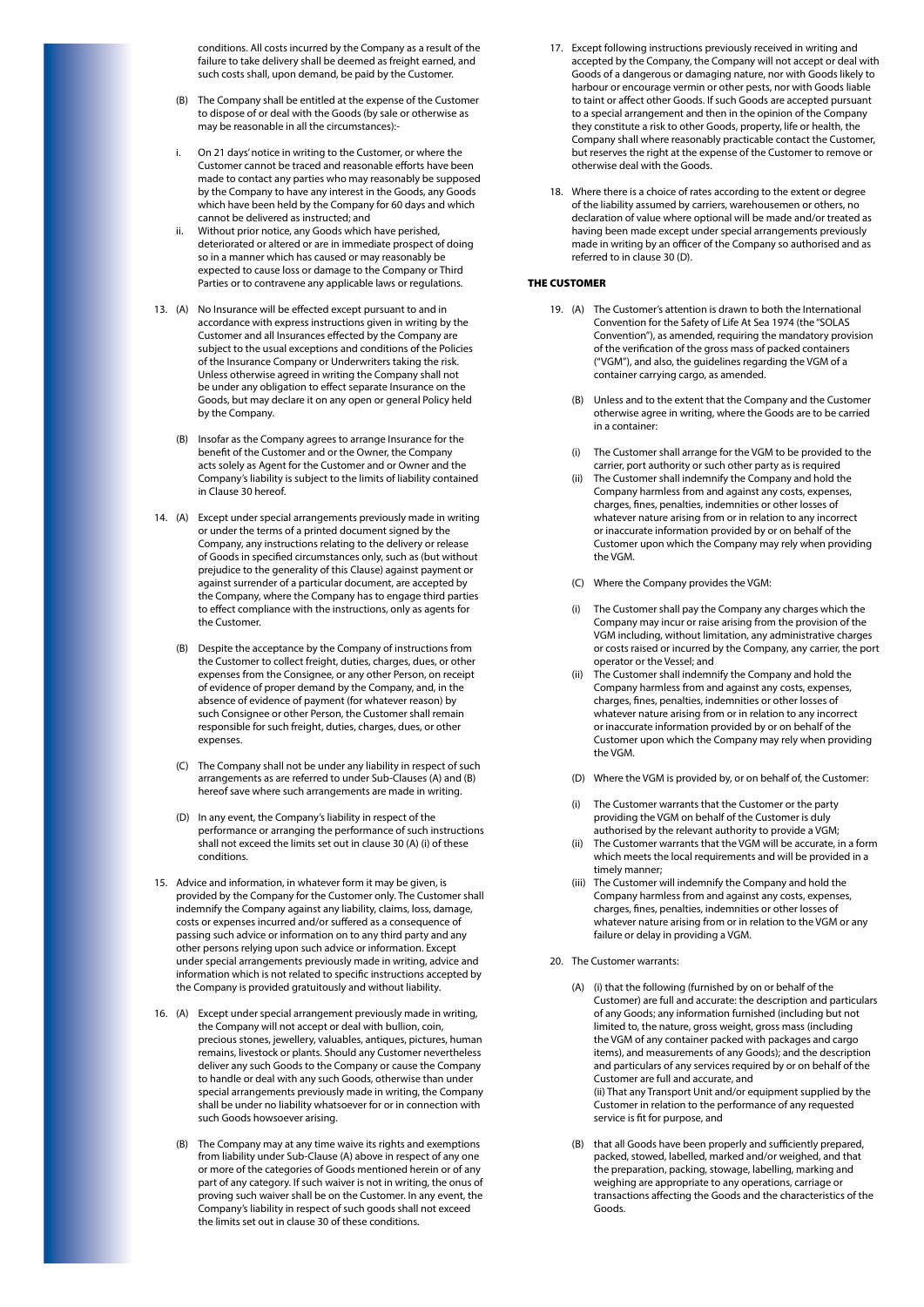- (C) that where the Company receives the Goods from the Customer already stowed in or on a Transport Unit, the Transport Unit is in good condition, and is suitable for the carriage to the intended destination of the Goods loaded therein, or thereon, which includes, (but is not limited to) the Transport Unit having been properly fumigated and/or heat treated and weighed as may be required for the intended carriage.
	- (D) that where the Company provides the Transport Unit, for loading by the Customer, the Transport Unit is in good condition, and is suitable for the carriage to the intended destination of the Goods loaded therein, or thereon.
- 21. Should the Customer otherwise than under special arrangements previously made in writing as set out in Clause 17 above deliver to the Company or cause the Company to deal with or handle Goods of a dangerous or damaging nature, or Goods likely to harbour or encourage vermin or other pests, or Goods liable to taint or affect other Goods, he shall be liable for all loss or damage arising in connection with such Goods and shall indemnify the Company against all penalties, claims, damages, costs and expenses whatsoever arising in connection therewith, and the Goods may be dealt with in such manner as the Company or any other person in whose custody they may be at any relevant time shall think fit.
- 22. The Customer undertakes that no claim shall be made against any Director, Servant, or Employee of the Company which imposes or attempts to impose upon them any liability in connection with any services which are the subject of these Conditions and if any such claim should nevertheless be made, to indemnify the Company against all consequences thereof.
- 23. The Customer shall save harmless and keep the Company indemnified from and against:-
	- (A) All liability, loss, damage, costs and expenses whatsoever (including without prejudice to the generality of the foregoing, all duties, taxes, imposts, levies, deposits and outlays of whatsoever nature levied by any authority in relation to the Goods) arising out of the Company acting in accordance with the Customer's instructions or arising from any breach by the Customer of any Warranty contained in these Conditions or from the negligence of the Customer, and
	- (B) Without derogation from Sub-Clause (A) above, any liability assumed or incurred by the Company when by reason of carrying out the Customer's instructions the Company has reasonably become liable or may become liable to any other party, and
	- (C) All claims, costs and demands whatsoever and by whomsoever made or proffered in excess of the liability of the Company under the terms of these Conditions regardless whether such claims, costs and demands arise from or in connection with the negligence or breach of duty of the Company, its Servants, Sub-Contractors or Agents, and
	- (D) Any losses suffered by the Company its servants or agents including any claims made against the Company its servants or agents, arising out of or in connection with any fraudulent activity by the Customer, and/or the Owner of the Goods, and/ or the servants or agents of either. The Company shall not in any circumstances be liable in respect of Goods or for any claim whatsoever where there has been such a fraud.
	- (E) Any claims of a General Average nature which may be made on the Company.
- 24. (A) The punctual receipt in full of sums falling due from the Customer to the Company is critical to the operation of the Company's business and its performance of its obligations to the Customer. Accordingly the Customer shall pay to the Company in cash, or as otherwise agreed, all sums when due, immediately and without reduction or deferment on account of any claim, counterclaim or set-off. Time is of the essence of payment of any and all sums payable by the Customer to the Company.
	- (B) Notwithstanding any agreed credit period, the Company may unilaterally revoke such agreed credit period with immediate effect, so that any and all sums due to the Company become immediately payable.
	- (C) In the event of any failure by the Customer to make full and punctual payment of any sum payable to the Company (in accordance with clause 24(A) above):
	- i. Any and all other sums properly earned by and/or otherwise due to the Company (but which, but for this clause 24(C), would be otherwise be not yet by payable by the Customer, whether by virtue of an agreed credit period or otherwise) shall become immediately payable in full.
- ii. Any sum thereby becoming immediately payable shall be paid to the Company in cash, or as otherwise agreed, and without reduction or deferment on account of any claim, counterclaim or set-off.
	- iii. No omission to seek compensation for breach of 24(A) and (B) above by the Company shall constitute a waiver or release to the Customer from any liability under 24(A) and (B) above during the application of these terms unless agreed in writing by authorised officers of the Company and Customer.
	- iv. The European Communities (Late Payment in Commercial Transactions) Regulations 2012, as amended, shall apply to all sums due from the Customer
- 25. Despite the acceptance by the Company of instructions to collect freight, duties, charges or other expenses from the Consignee or any other person the Customer shall remain responsible for such freight, duties, charges or expenses on receipt of evidence of proper demand and in the absence of evidence of payment (for whatever reason) by such Consignee or other person when due.
- 26. Where liability for General Average arises in connection with the Goods, the Customer shall promptly provide security to the Company or to any other party designated by the Company in a form acceptable to the Company.

# LIABILITY AND LIMITATION

- 27. The Company shall perform its duties with a reasonable degree of care, diligence, skill and judgement.
- 28. The Company shall be relieved of liability for any loss or damage if and to the extent that such loss or damage is caused by:
	- (A) strike, lock-out, stoppage or restraint of labour, the consequences of which the Company is unable to avoid by the exercise of reasonable diligence;
	- (B) any cause or event which the Company is unable to avoid and the consequences whereof the Company is unable to prevent by the exercise of reasonable diligence.
- 29. Except under special arrangements previously made in writing by an officer of the Company so authorised, the Company accepts no responsibility with regard to any failure to adhere to agreed departure or arrival dates or times of the Goods.
- 30. (A) Subject to Clause 2(B) above and Sub-Clause (D) below the company's liability howsoever arising and notwithstanding that the cause of loss or damage be unexplained shall not exceed
	- (i) in the case of claims for loss or damage to Goods: (a) the value of any Goods lost or damaged, or
		- (b) a sum at the rate of two Special Drawing Rights as defined by the International Monetary Fund (hereinafter referred to as SDR's), per kilo of gross weight of any Goods lost or damaged whichever shall be the lesser.
	- (ii) in the case of all other claims:
		- (a) the value of the Goods the subject of the relevant transaction between the Company and its Customer, or
		- (b) a sum at the rate of two SDR's per kilo of the gross weight of the Goods the subject of the said transaction, or
		- (c) 75,000 SDR's in respect of any one transaction whichever shall be the lesser.
- For the purposes of Clause 30 (A) the value of the Goods shall be their value when they were or should have been shipped. The value of SDR's shall be calculated as at the date when the claim is received by the Company in writing.
	- (B) Subject to Sub-Clause (A) above, and Sub-Clause (D) below, the Company's liability for loss or damage as a result of failure to deliver or arrange delivery of Goods in a reasonable time or (where there is a special arrangement under Clause 29) to adhere to agreed departure or arrival dates shall not in any circumstances whatever exceed a sum equal to twice the amount of the Company's charges in respect of the relevant transaction.
	- (C) Save in respect of such loss or damage as is referred to at Sub-Clause (B) and subject to Sub-Clause (A) above and Sub-Clause (D) below, the Company shall not in any circumstances whatsoever be liable for indirect or consequential loss such as (but not limited to) loss of profits, loss of market or the consequences of delay or deviation however caused.
	- (D) By special arrangement agreed in writing, the Company may accept liability in excess of the limits set out in Sub-Clauses (A) to (C) above upon the Customer agreeing to pay the Company's additional charges for accepting such increased liability. Details of the Company's additional charges will be provided upon request.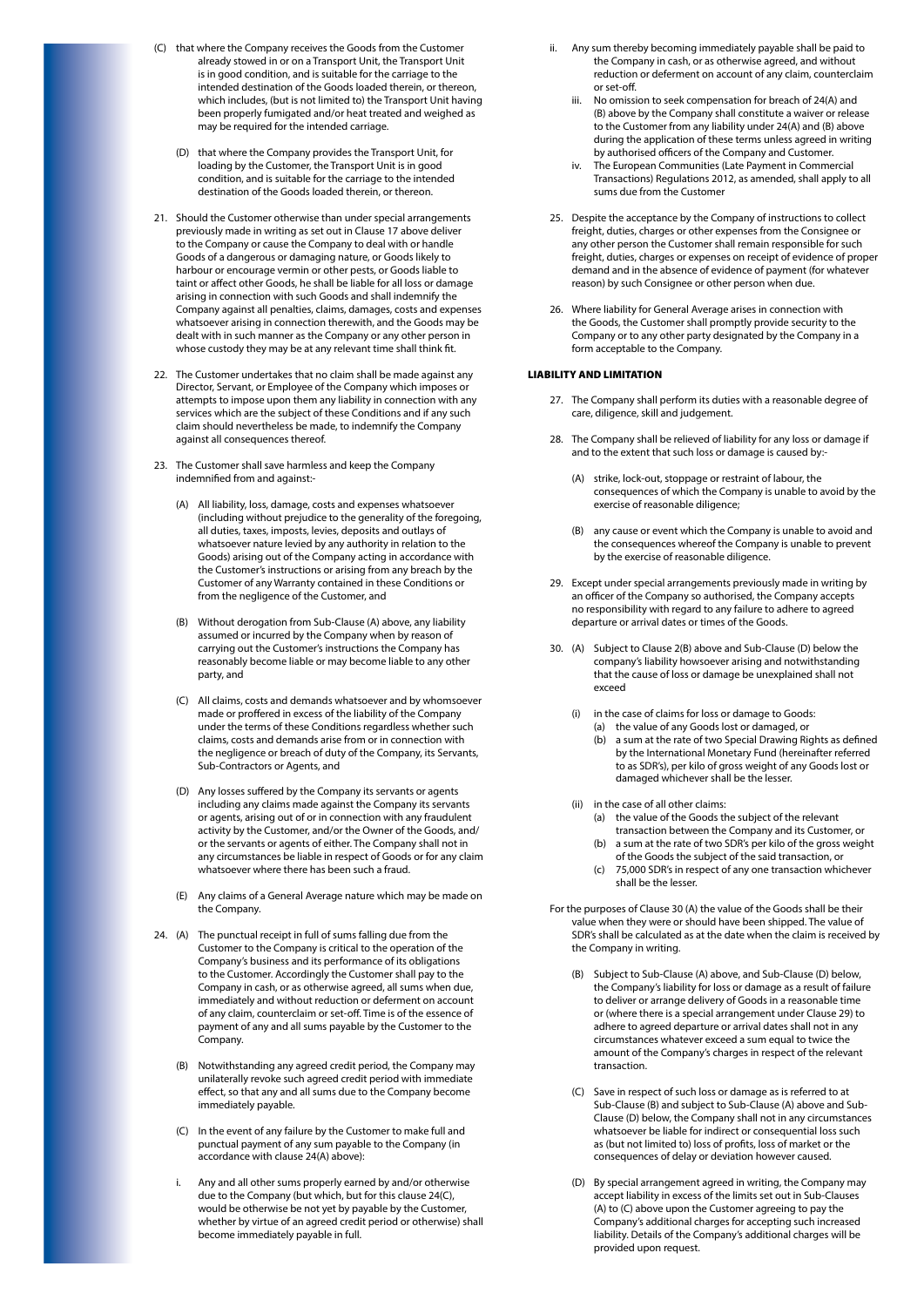- 31. (A) Any claim by the Customer against the Company arising in respect of any service provided for the Customer or which the Company has undertaken to provide shall be made in writing and notified to the Company within 14 days of the date upon which the Customer became or should have become aware of any event or occurrence alleged to give rise to such claim and any claim not made and notified as aforesaid shall be deemed to be waived and absolutely barred except where the Customer can show that it was impossible for him to comply with this Time Limit and that he has made the claim as soon as it was reasonably possible for him to do so.
	- (B) Notwithstanding the provisions of Sub-Paragraph (A) above the Company shall in any event be discharged of all liability whatsoever howsoever arising in respect of any service provided for the Customer or which the Company has undertaken to provide unless suit be brought and written notice thereof given to the Company within nine months from the date of the event or occurrence alleged to give rise to a cause of action against the Company.

# JURISDICTION AND LAW

32. These Conditions and any act or contract to which they apply shall be governed by the laws of the Republic of Ireland and any dispute arising out of any act or contract to which these Conditions apply shall be subject to the exclusive jurisdiction of the Courts of the Republic of Ireland.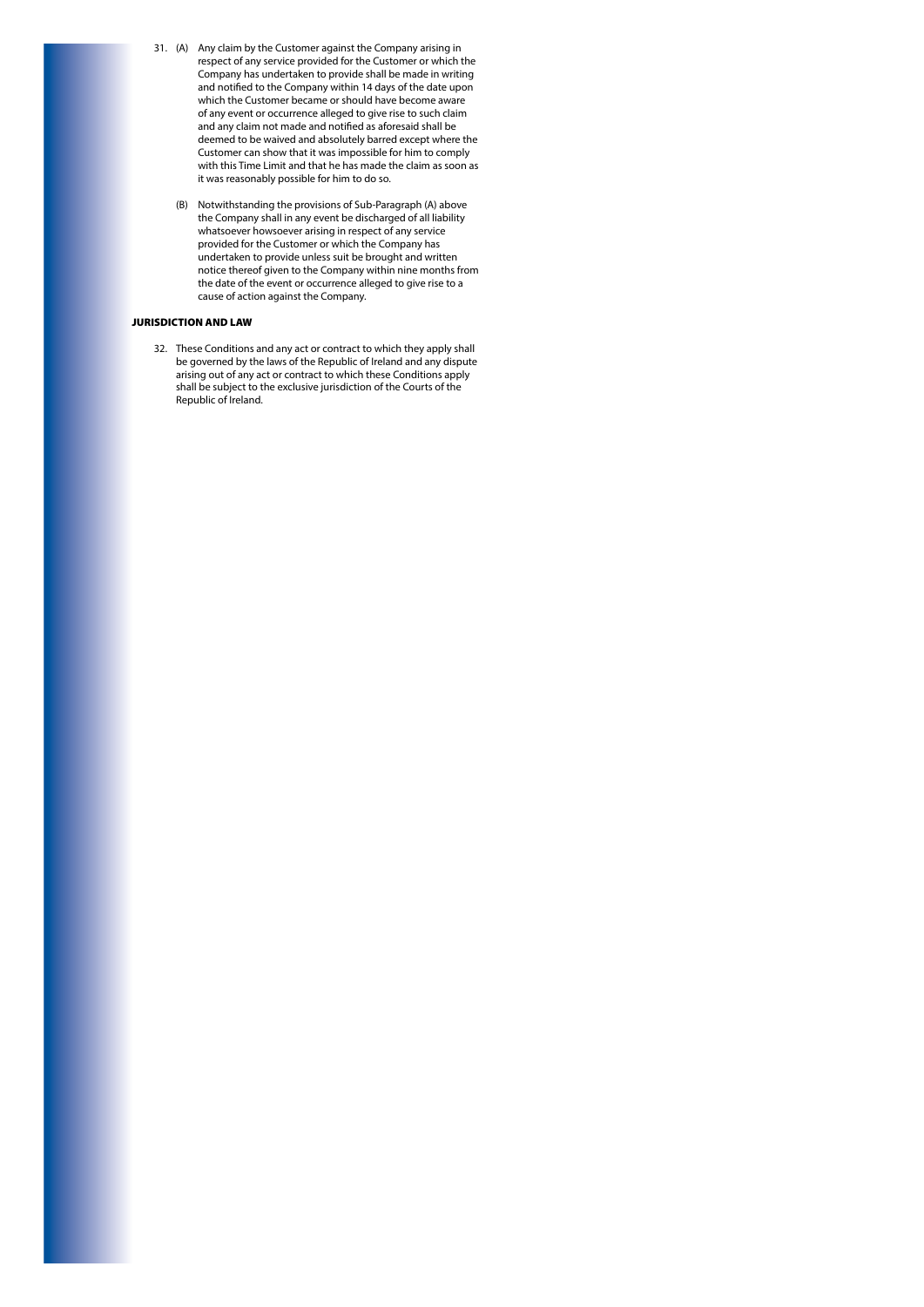#### WAREHOUSING CONDITIONS OF CONTRACT CUSTOMER'S UNDERTAKINGS

("The Company") is a member of the Irish International Freight Association, is not a common carrier, and undertakes all services subject solely to the following Conditions which can be varied only in writing by a Director, Company Secretary or Partner of the Company. If a Customer's acceptance document, purchase order or other documentation, received by the Company before or after notification of these Conditions, contains terms or conditions additional to, or at variance with these Conditions, then every such additional or varying term or condition shall be of no effect.

# IMPORTANT NOTE

The Customer's attention is drawn specifically to Condition 3. Condition 3 (ii) has been included herein solely to relieve the owner of the Goods (including any associated packing and equipment) the subject of this contract ("the Goods "), or the owner's agent, of the additional costs that the Company would need to include to recover insurance charges were its liability not limited as provided for in Condition 3 (ii). Condition 3 (iii) will become operative at the option of the Customer on the terms provided therein.

# WARRANTY OF AGENCY

The Customer warrants that it is either the owner of the Goods or is authorised by such owner to accept these Conditions on the owner's behalf.

# Customer's Undertakings

- 2. (i) The Customer undertakes that:-
	- (a) When presented for warehousing, the Goods shall be securely and properly packed in compliance with any statutory regulations or official or recognised standards and in such condition as not to cause damage or injury or the likelihood of damage or injury to the property of the Company or to any other Goods, whether by spreading of damp, infestation, leakage or the escape of fumes or substances or otherwise howsoever.
	- (b) Before presentation of the Goods for warehousing, the Customer will inform the Company in writing of any special precautions necessitated by the nature, weight or condition of the Goods and of any statutory duties specific to the Goods with which the Company may need to comply.
	- (c) It will reimburse all duties and taxes that the Company may be required to pay in respect of the Goods , except to the extent that the Company is required to accept responsibility for them in accordance with Condition 3.
	- (d) Unless prior to acceptance of the Goods by the Company, the Company receives written notice containing all appropriate information, none of the Goods constitute "Waste" as defined in the Environmental Protection Act 1990.
	- (e) Unless prior to acceptance of the Goods by the Company, the Company receives written notice containing all appropriate information, none of the Goods are or contain substances the storage of which would require the obtaining of any consent or licence or which, if they escaped from their packaging, would or may cause pollution of the environment or harm to human health.
- 2. (ii) Notwithstanding any notice under Condition 3 (iii), if there is a breach of contract by the Customer, the Customer will indemnify the Company against any loss or damage it suffers which is related to the and the Company's reasonable charges for, dealing with the breach and its consequences. The Customer will pay an extra storage charge equal to the amount of any fine or penalty payable by the Company wholly or partly as a result of a breach by the Customer of this contract. If the Company suspects a breach of warranty in Condition 1 or of any undertaking in Condition 2 (i), it may demand the immediate removal of any Goods held for the Customer, or itself arrange their removal without notice, at the Customer's expense.

#### COMPANY'S LIABILITY FOR GOODS AND OTHER LOSSES

- 3. (i) Except as provided in Condition 3(iii) below, the Company does not insure the Goods and the Customer shall make arrangements to cover the Goods against all risks to the full insurable value thereof.
	- (ii) The Company excludes liability for any claim relating to loss, damage, deterioration, delay, non-delivery, mis-delivery, unauthorised delivery or miscompliance with instructions of or to or in connection with the Goods ("Claim"). This exclusion does not apply if a Claim arises from the neglect or wilful act or

default of the Company, its employees (acting in furtherance of their duties as employees) or sub-contractors (acting in furtherance of their duties as sub-contractors). In any case, the Company's liability shall not exceed a total of Euro127 per tonne weight of that part of the Goods in respect of which a claim arises. In no case shall the Company be liable for any loss of profit or indirect or consequential loss of any kind.

- (iii) The limit of liability in Condition 3 (ii) may be increased by written notice, in which event:-
	- (a) The Customer shall give written notice to be received by the Company at least 7 days before the date on which the increased liability is required to be operative and shall specify the nature and the maximum value of the Goods to be at risk inclusive of duty and taxes paid or payable thereon. Under no circumstances will the Company's liability to the Customer exceed the value given under this notice.
	- (b) The Customer shall accept an increase in the Company's charges to cover the costs incurred in insuring against the Company's additional liability hereunder.
- (iv) (a) The Company shall not be liable for any Claim unless it has received written notice of the Claim from the Customer within 21 days (7 days in the case of sub-contract carriage) of the cause of the Claim coming to the Customer's knowledge or of the Goods being delivered by the Company to or to the use of the Customer, whichever is the later.
	- (b) No legal proceedings may be brought against the Company unless they are issued and served, and no counterclaim may be raised unless full written details are received by the Company, within 9 months of the event giving rise to the Claim.
- (v) The Company shall not be liable hereunder for any loss or damage to the extent that the same is caused or contributed to by a breach of any of the Customer's warranties and undertakings (or by any of the circumstances by virtue of which the Company is relieved of its contractual obligations in accordance with Condition 8).

# EMPLOYEES AND SUB-CONTRACTORS

- 4. (i) The Customer and the Owner of the Goods will not take any proceedings against any employee or sub-contractor of the .<br>Company for a Claim.
	- (ii) Without prejudice to Condition 4 (i), if an employee or sub-contractor pays or is liable to make a payment to the Customer or Owner of the Goods in connection with a Claim, the Customer and the Owner of the Goods will each fully indemnify the Company against any claim (including all costs and expenses) by the employee or sub- contractor against the Company for reimbursement of or indemnity against that payment to the extent that it exceeds €127 per tonne weight of that part of the Goods the subject of a Claim or any higher figure agreed under Condition 3(iii).
	- (iii) In any of the circumstances referred to in Condition 4 (iv) hereof, and otherwise with the written consent of the Customer, the Company shall be entitled to sub-contract all or any part of its business and in this event these Conditions shall apply to such services. The Company shall be entitled to subcontract with others for the security, cleaning, maintenance, repair and other services and works at the premises where the Goods are located.
	- (iv) The circumstances referred to in Condition 4 (iii) hereof are actual or anticipated storm, flood, fire, explosion, breakdown or failure of plant and/or machinery, riot, civil disturbance, industrial dispute, labour disturbance, requirement of a responsible Authority or any emergency reasonably requiring such action by the Company.

# CHANGE OF CUSTOMER

5. The Customer may give written authority for the Goods or any part thereof to be transferred by the Company to the account of another party but subject to the Customer ensuring before the effective date of the transfer that such other party notifies the Company in writing that it is to become the Customer and is to be bound by these Conditions and by any notice given under Condition 3(iii) (a). Further, the Customer agrees to continue to pay the Company's charges until receipt by the Company of the other party's written notification.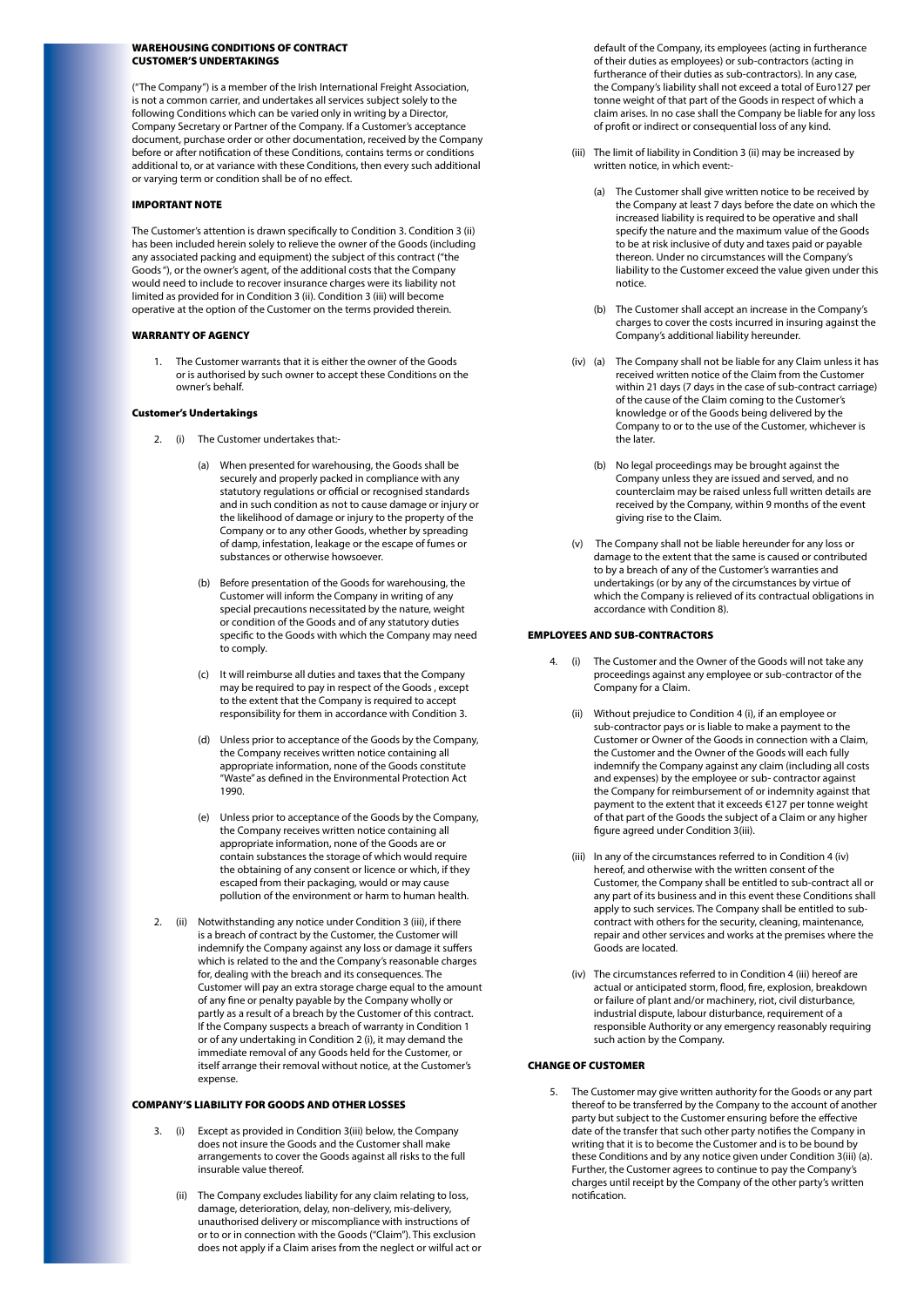#### CHARGES, PAYMENTS AND LIEN

6. The Company's charges, which may be increased from time to time by at least 21 days prior notice to the Customer, shall be payable free of any deductions at such periodic intervals as may have been agreed between the parties and in any event on the earlier of (a) the expiry of any agreed period of credit and (b) the time immediately before the removal of the Goods from the Company's custody or control. Interest on amounts due and unpaid shall be payable from the date when payment of such amounts fell due and shall be calculated at the rate of 2 per cent for each calendar month during all or part of which a payment is overdue. Further, the Company shall have on the Goods a particular lien, as well as a general lien entitling it to retain the Goods as security for payment of all sums due from the customer on any account (relating to the Goods or not). Storage charges shall continue to accrue on any Goods detained under lien.

# **TERMINATION**

- 7. (i) The Goods shall be removed by the Customer from the custody or control of the Company at such date as may have been agreed between the parties. In the absence of such agreement, and otherwise where reasonably necessary, the Company may at any time by notice in writing to the Customer require the removal of the Goods within 28 days from the date of such notice or, in the case of perishable Goods , within 3 days.
	- In the event of failure by the Customer to pay any amount due to the Company or to remove any of the Goods from the custody or control of the Company (notice in accordance with Condition 7 (i) having been given) at the due time, the Company may, without prejudice to its other rights and remedies against the Customer, give notice in writing to the Customer of the Company's intention to sell or otherwise dispose of the Goods at the Customer's entire risk and expense if such amount is not paid and/or such Goods are not removed within 28 days, or in the case of perishables within three days from the date of such notice. On the expiry of such period, if such payment has not been made and/or the Goods have not been so removed the Company shall be entitled to sell or otherwise dispose of all or any part of the Goods at the Customer's own risk and expense by the best method reasonably available, and the proceeds of any sale or disposal shall be remitted to the Customer after deduction there from of all expenses and all amounts due to the Company from the Customer on any account.
- (iii) In the case of perishable Goods , notice under Condition 7 (ii) may be combined with a notice under Condition 7(i).

# FRUSTRATION OF CONTRACT

8. The Company shall be relieved of its contractual obligations to the extent that their performance is prevented by, or their nonperformance results wholly or partly, directly or indirectly from the act, neglect, or default of the Customer, including any breach by the Customer of these Conditions, or by storm, flood, fire, explosion, breakdown or failure of plant and/or machinery, riot, civil disturbance, industrial dispute, labour disturbance or cause beyond the reasonable control of the Company.

# GENERAL

- 9. (i) Each exclusion or limitation in these Conditions exists separately and accumulatively.
	- (ii) When reasonably necessary and at the discretion of the Company the Goods may be carried, stored or handled with other compatible Goods or transferred between stores.
	- (iii) Any notice or statement of account given by the Company to the Customer shall be duly given if left at or sent by first class post to the last known address of the Customer or by facsimile to the last notified number and such notice or account shall if posted be deemed to have been given 2 working days after posting and, if by facsimile, the next working day.

#### GOVERNING LAW

10. All contracts between the Company and the Customer shall be governed in all respect by the Laws of the Republic of Ireland and the Customer hereby submits to the exclusive jurisdiction of the Courts of the Republic of Ireland.

#### OTHER CONDITIONS OF BUSINESS

- 11. If the business undertaken comprises or includes any of the following activities, then these Conditions shall still apply to the activity except to the extent that they are inconsistent with the Company's own standard terms (if any) for such activity in which case those standard terms shall apply.
	- (a) Carriage of Goods over public roads (other than in connection with the loading or unloading of the Goods and the transfer of the Goods as referred to in Condition 9 (ii) ).
	- (b) Vehicle repair and maintenance.
	- (c) Freight Forwarding.

#### *© IIFA 2018*

*These Conditions may only be used by current IIFA members*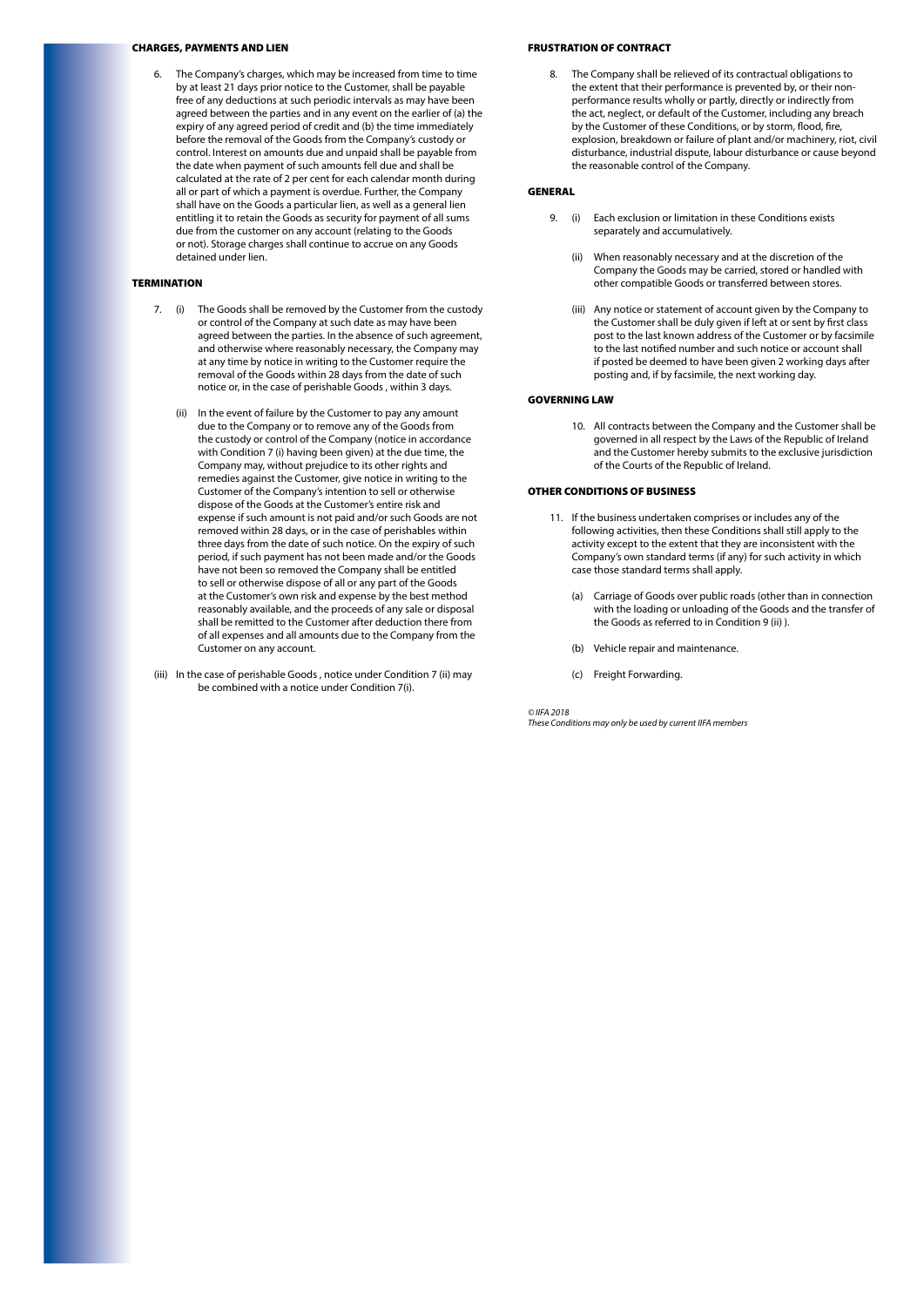# CMR Trading Conditions

Convention on the Contract for the

International Carriage of Goods by Road (CMR)

*(1978 - Geneva, 19 May 1956 as amended by Protocol to the CMR,*

*Geneva, 5 July, 1978)*

The Contracting Parties, Having recognized the desirability of standardizing the conditions governing the contract for the international carriage of goods by road, particularly with respect to the documents used for such carriage and to the carrier's liability,

# Have agreed as follows:

# CHAPTER I - SCOPE OF APPLICATION

**Article 1**

- 1. This Convention shall apply to every contract for the carriage of goods by road in vehicles for reward, when the place of taking over of the goods and the place designated for delivery, as specified in the contract, are situated in two different countries, of which at least one is a contracting country, irrespective of the place of residence and the nationality of the parties.
- 2. For the purpose of this Convention, "vehicles" means motor vehicles, articulated vehicles, trailers and semi-trailers as defined in article 4 of the Convention on Road Traffic dated 19 September 1949.
- 3. This Convention shall apply also where carriage coming within its scope is carried out by States or by governmental institutions or organizations.
- 4. This Convention shall not apply:
	- (a) To carriage performed under the terms of any international postal convention;
	- (b) To funeral consignments;
	- (c) To furniture removal.
- 5. The Contracting Parties agree not to vary any of the provisions of this Convention by special agreements between two or more of them, except to make it inapplicable to their frontier traffic or to authorize the use in transport operations entirely confined to their territory of consignment notes representing a title to the goods.

#### **Article 2**

- Where the vehicle containing the goods is carried over part of the journey by sea, rail, inland waterways or air, and, except where the provisions of article 14 are applicable, the goods are not unloaded from the vehicle, this Convention shall nevertheless apply to the whole of the carriage. Provided that to the extent it is proved that any loss, damage or delay in delivery of the goods which occurs during the carriage by the other means of transport was not caused by act or omission of the carrier by road, but by some event which could only occurred in the course of and by reason of the carriage by that other means of transport, the liability of the carrier by road shall be determined not by this convention but in the manner in which the liability of the carrier by the other means of transport would have been determined if a contract for the carriage the goods alone had been made by the sender with the carrier by the other means of transport in accordance with the conditions prescribed by law for the carriage of goods by that means of transport. If, however, there are no such prescribed conditions, the liability of the carrier by road shall be determined by this convention.
- If the carrier by road is also himself the carrier by the other means of transport, his liability shall also be determined in accordance with the provisions paragraph 1 of this article, but as if, in his capacities as carrier by road and carrier by the other means of transport, he were two separate persons.

# CHAPTER II - PERSONS FOR WHOM THE CARRIER IS RESPONSIBLE

#### **Article 3**

For the purposes of this Convention the carrier shall be responsible for the acts of omissions of his agents and servants and of any other persons of whose services he makes use for the performance of the carriage, when such agents, servants or other persons are acting within the scope of their employment, as if such acts or omissions were his own.

# CHAPTER III - CONCLUSION AND PERFORMANCE OF THE CONTRACT OF CARRIAGE

#### **Article 4**

The contract of carriage shall be confirmed by the making out of a consignment note. The absence, irregularity or loss of the consignment note shall not affect the existence or the validity of the contract of carriage which shall remain subject the provisions of this Convention. **Article 5**

- The consignment note shall be made out in three original copies signed by the sender and by the carrier. These signatures may be printed or replaced by the stamps of the sender and the carrier if the law of the country in which the consignment note has been made out so permits. The first copy shall be handed to the sender, the second shall accompany the goods and the third shall be retained by the carrier.
- 2. When the goods which are to be carried have to be loaded in

different vehicles, or are of different kinds or are divided into different lots, the sender or the carrier shall have the right to require a separate consignment note to be made out for each vehicle used, or for each kind or lot of goods.

# **Article 6**

- 1. The consignment note shall contain the following particulars
- (a) The date of the consignment note and the place at which it is made out;
	- (b) The name and address of the sender;
	- (c) The name and address of the carrier;
	- (d) The place and the date of taking over of the goods and the place designated for delivery;
	- (e) The name and address of the consignee;<br>(f) The description in common use of the na
	- The description in common use of the nature of the goods and the method of packing, and, in the case of dangerous goods, their generally recognized description;
	- (g) The number of packages and their special marks and numbers; (h) The gross weight of the goods or their quantity otherwise expressed;
	- (i) Charges relating to the carriage (carriage charges, supplementary charges, customs duties and other charges incurred from the making of the contract to the time of delivery);
	- (j) The requisite instructions for Customs and other formalities;
	- (k) A statement that the carriage is subject, notwithstanding any clause to the contrary, to the provisions of this Convention.
- 2. Where applicable, the consignment note shall also contain the following particulars:
	- (a) A statement that trans-shipment is not allowed;
	- (b) Then charges which the sender undertakes to pay;
	- (c) The amount of "cash on delivery" charges;
	- (d) A declaration of the value of the goods and the amount representing special interest in delivery;
	- (e) The sender's instructions to the carrier regarding insurance of the goods;
	- (f) The agreed time limit within which the carriage is to be carried out;
	- (g) A list of the documents handed to the carrier.
- 3. The parties may enter in the consignment note any other particulars which they may deem useful.

# **Article 7**

- 1. The sender shall be responsible for all expenses, loss and damage sustained by the carrier by reason of the inaccuracy or inadequacy of:
	- (a) The particulars specified in article 6, paragraph 1, (b), (d), (e), (f), (g), (h) and (j);
	- (b) The particular specified in article 6, paragraph 2;<br>(c) Any other particulars or instructions given by hir
	- Any other particulars or instructions given by him to enable the consignment note to be made out or for the purpose of their being entered therein.
- 2. If, at the request of the sender, the carrier enters in the consignment note the particulars referred to in paragraph 1 of this article, he shall be deemed, unless the contrary is proved, to have done so on behalf of the sender.
- 3. If the consignment note does not contain the statement specified in article 6, paragraph 1 (k), the carrier shall be liable for all expenses, loss and damage sustained through such omission by the person entitled to dispose of the goods.

# **Article 8**

- On taking over the goods, the carrier shall check
	- (a) The accuracy of the statements in the consignment note as to the number of packages and their marks and numbers, and (b) The apparent condition of the goods and their packaging.
- Where the carrier has no reasonable means of checking the accuracy of e statements referred to in paragraph 1 (a) of this article, he shall enter his reservations in the consignment note together with the grounds on which they are based. He shall likewise specify the grounds for any reservations which he makes with regard to them apparent condition of the goods and their packaging, such reservations shall not bind the sender unless he has expressly agreed to be bound by them in the consignment note.
- 3. The sender shall be entitled to require the carrier to check the gross weight the goods or their quantity otherwise expressed. He may also require the contents of the packages to be checked. The carrier shall be entitled to claim the cost of such checking. The result of the checks shall be entered in the consignment note.

# **Article 9**

- The consignment note shall be prima facie evidence of the making of the contract of carriage, the conditions of the contract and the receipt of the goods by the carrier.
- 2. If the consignment note contains no specific reservations by the carrier, it shall be presumed, unless the contrary is proved, that the goods and their packaging appeared to be in good condition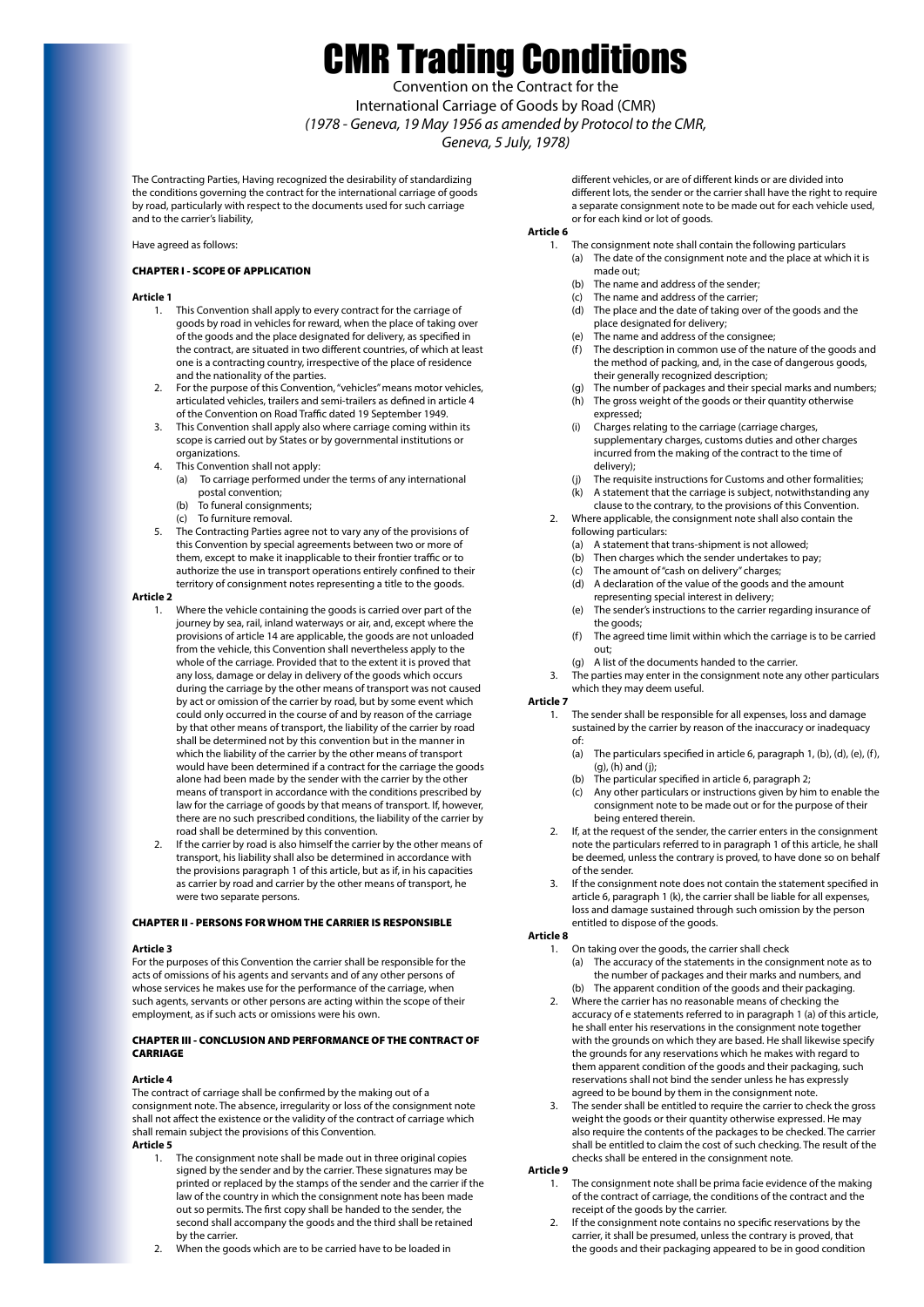when the carrier took them over and that the number of packages, their marks and numbers corresponded with the statements in the consignment note.

**Article 10**

The sender shall be liable to the carrier for damage to persons, equipment or other goods, and for any expenses due to defective packing of the goods, unless the defect was apparent or known to the carrier at the time when he took over the goods and he made no reservations concerning it.

#### **Article 11**

- 1. For the purposes of the Customs or other formalities which have to be completed before delivery of the goods, the sender shall attach the necessary documents to the consignment note or place them at the disposal of the carrier and shall furnish him with all the information which he requires.
- 2. The carrier shall not be under any duty to enquire into either the accuracy or the adequacy of such documents and information. The sender shall be liable to the carrier for any damage caused by the absence, inadequacy or irregularity of such documents and information, except in the case of some wrongful act or neglect on the part of the carrier.
- The liability of the carrier for the consequences arising from the loss or incorrect use of the documents specified in and accompanying the consignment note or deposited with the carrier shall be that of an agent, provided that the compensation payable by the carrier shall not exceed that payable in the event of loss of the goods.

# **Article 12**

- The sender has the right to dispose of the goods, in particular by asking the carrier to stop the goods in transit, to change the place at which delivery is to take place or to deliver the goods to a consignee other than the consignee indicated in the consignment note.
- 2. This right shall cease to exist when the second copy of the consignment note is handed to the consignee or when the consignee exercises his right under article 13, paragraph 1; from that time onwards the carrier shall obey the orders of the consignee.
- The consignee shall, however, have the right of disposal from the time when the consignment note is drawn up, if the sender makes an entry to that effect in the consignment note.
- If in exercising his right of disposal the consignee has ordered the delivery of the goods to another person, that other person shall not be entitled to name other consignees.
- 5. The exercise of the right of disposal shall be subject to the following conditions:
	- (a) That the sender or, in the case referred to in paragraph 3 of this article, the consignee who wishes to exercise the right produces the first copy of the consignment note on which the new instructions to the carrier have been entered and indemnifies the carrier against all expenses, loss and damage involved in carrying out such instructions;
	- That the carrying out of such instructions is possible at the time when the instructions reach the person who is to carry them out and does not either interfere with the normal working of the carriers' undertaking or prejudice the senders or consignees of other consignments;
	- (c) That the instructions do not result in a division of the consignment.
- 6. When, by reason of the provisions of paragraph 5 (b) of this article, the carrier cannot carry out the instructions which he receives, he shall immediately notify the person who gave him such instructions.
- A carrier who has not carried out the instructions given under the conditions provided for in this article or who has carried them out without requiring the first copy of the consignment note to be produced, shall be liable to the person entitled to make a claim for any loss or damage caused thereby.

**Article 13**

- After arrival of the goods at the place designated for delivery, the consignee shall be entitled to require the carrier to deliver to him, against a receipt, the second copy of the consignment note and the goods. If the loss of the goods established or if the goods have not arrived after the expiry of the period provided for in article 19, the consignee shall be entitled to enforce in his own name against the carrier any rights arising from the contract of carriage.
- 2. The consignee who avails himself of the rights granted to him under paragraph 1 of this article shall pay the charges shown to be due on the consignment note, but in the event of dispute on this matter the carrier shall not be required to deliver the goods unless security has been furnished by the consignee.

**Article 14**

- 1. If for any reason it is or becomes impossible to carry out the contract in accordance with the terms laid down in the consignment note before the goods reach the place designated for delivery, the carrier shall ask for instructions from the person entitled to dispose of the goods in accordance with the provisions of article 12.
- Nevertheless, if circumstances are such as to allow the carriage to be carried out under conditions differing from those laid down in the consignment note and if the carrier has been unable to obtain instructions in reasonable time the person entitled to dispose of the goods in accordance with the provisions of article 12, he shall take such steps as seem to him to be in the best interests the person entitled to dispose of the goods

**Article 15**

1. Where circumstances prevent delivery of the goods after their arrival at the place designated for delivery, the carrier shall ask the sender for his instructions. If the consignee refuses the goods the sender shall be entitled to dispose of them without being obliged to produce the first copy of the consignment note.

- 2. Even if he has refused the goods, the consignee may nevertheless require delivery so long as the carrier has not received instructions to the contrary from the sender.
- 3. When circumstances preventing delivery of the goods arise after the consignee, in exercise of his rights under article 12, paragraph 3, has given an order for the goods to be delivered to another person, paragraphs 1 and 2 of this article shall apply as if the consignee were the sender and that other person were the consignee.

#### **Article 16**

- 1. The carrier shall be entitled to recover the cost of his request for instructions and any expense entailed in carrying out such instructions, unless such expenses were caused by the wrongful act or neglect of the carrier.
- 2. In the cases referred to in article 14, paragraph 1, and in article 15, the carrier may immediately unload the goods for account of the person entitled to dispose of them and thereupon the carriage shall be deemed to be at an end. The carrier shall then hold the goods on behalf of the person so entitled. He may, however, entrust them to a third party, and in that case he shall not be under any liability except for the exercise of reasonable care in the choice of such third party. The charges due under the consignment note and all other expenses shall remain chargeable against the goods.
- The carrier may sell the goods, without awaiting instructions from the person entitled to dispose of them, if the goods are perishable or their condition warrants such a course, or when the storage expenses would be out of proportion to the value of the goods. He may also proceed to the sale of the goods in other cases if after the expiry of a reasonable period he has not received from the person entitled to dispose of the goods instructions to the contrary which he may reasonably be required to carry out.
- If the goods have been sold pursuant to this article, the proceeds of sale, after deduction of the expenses chargeable against the goods, shall be placed at the disposal of the person entitled to dispose of the goods. If these charges exceed the proceeds of sale, the carrier shall be entitled to the difference.
- The procedure in the case of sale shall be determined by the law or custom of the place where the goods are situated.

# CHAPTER IV - LIABILITY OF THE CARRIER

# **Article 17**

- 1. The carrier shall be liable for the total or partial loss of the goods and for damage there to occurring between the time when he takes over the goods and the time of delivery, as well as for any delay in delivery.
- The carrier shall, however, be relieved of liability if the loss, damage or delay was caused by the wrongful act or neglect of the claimant, by the instructions of the claimant given otherwise than as the result of a wrongful act or neglect on the part of the carrier, by inherent vice of the goods or through circumstances which the carrier could not avoid and the consequences of which he was unable to prevent.
- 3. The carrier shall not be relieved of liability by reason of the defective condition of the vehicle used by him in order to perform the carriage, or by reason of the wrongful act or neglect of the person from whom he may have hired the vehicle or of the agents or servants of the latter.
- Subject to article 18, paragraphs 2 to 5, the carrier shall be relieved of liability when the loss or damage arises from the special risks inherent in one more of the following circumstances:
	- (a) Use of open unsheeted vehicles, when their use has been expressly agreed and specified in the consignment note;
	- (b) The lack of, or defective condition of packing in the case of goods which, by their nature, are liable to wastage or to be damaged when not packed or when not properly packed;
	- (c) Handling, loading, stowage or unloading of the goods by the sender, the consignee or person acting on behalf of the sender or the consignee;
	- (d) The nature of certain kinds of goods which particularly exposes them to total or partial loss or to damage, especially through breakage, rust, decay, desiccation, leakage, normal wastage, or the action of moth or vermin;
	- (f) Insufficiency or inadequacy of marks or numbers on the packages;
	- (g) The carriage of livestock. 5. Where under this article the carrier is not under any liability in respect some of the factors causing the loss, damage or delay, he shall only be liable the extent that those factors for which he is liable under this article have contributed to the loss, damage or delay.

#### **Article 18**

- 1. The burden of proving that loss, damage or delay was due to one of the specified in article 17, paragraph 2, shall rest upon the carrier.
- 2. When the carrier establishes that in the circumstances of the case, the loss damage could be attributed to one or more of the special risks referred to in article 17, paragraph 4, it shall be presumed that it was so caused. The claimant shall, however, be entitled to prove that the loss or damage was not, in fact, attributable either wholly or partly to one of these risks.
- 3. This presumption shall not apply in the circumstances set out in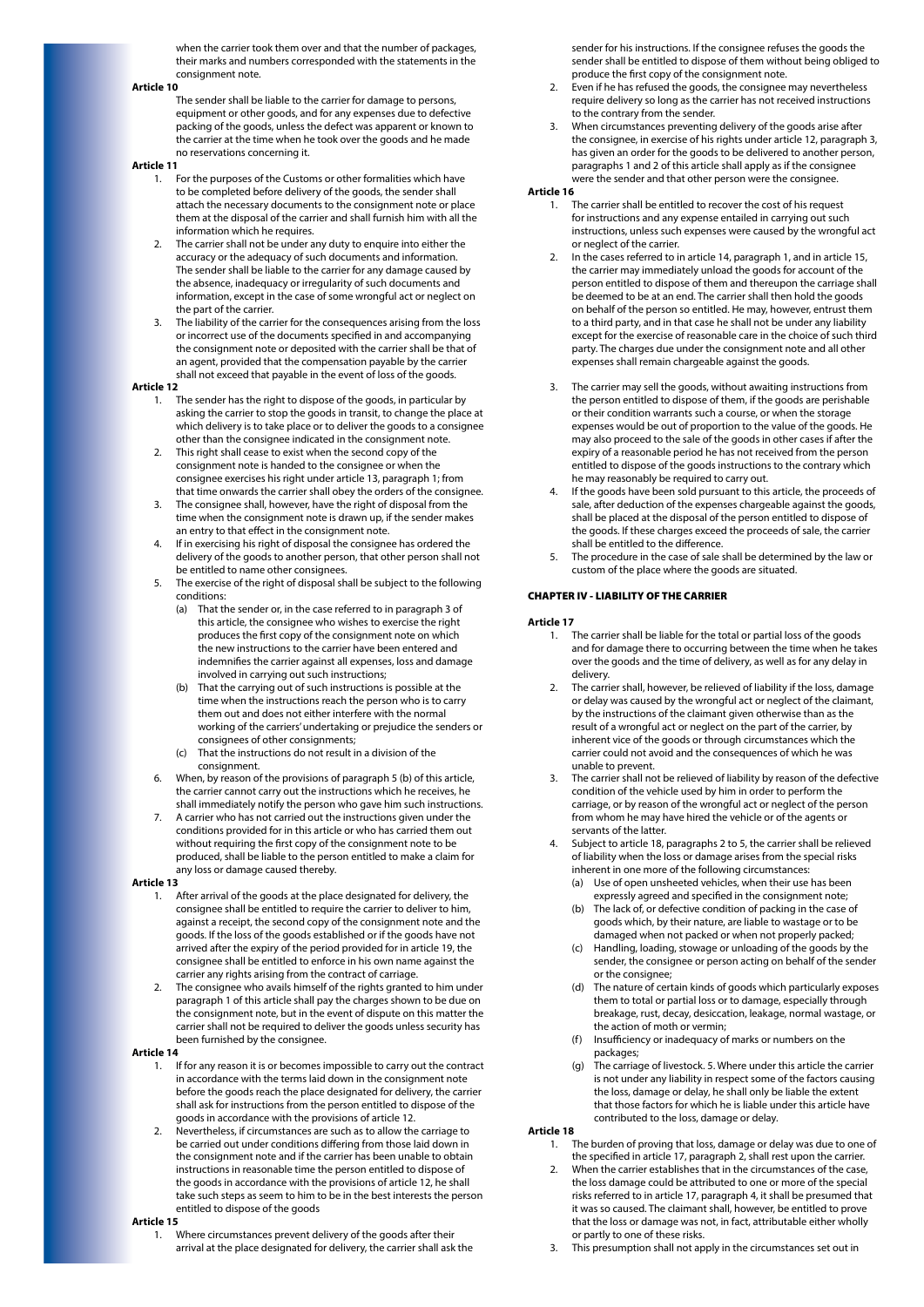article 17, paragraph 4 (a), if there has been an abnormal shortage, or a loss of any package.

- 4. If the carriage is performed in vehicles specially equipped to protect the goods from the effects of heat, cold, variations in temperature or the humidity of the air, the carrier shall not be entitled to claim the benefit of article 17, paragraph 4 (d), unless he proves that all steps incumbent on him in the circumstances with respect to the choice, maintenance and use of such equipment were taken and that he complied with any special instructions issued to him.
- 5. The carrier shall not be entitled to claim the benefit of article 17, paragraph 4 (f), unless he proves that all steps normally incumbent on him in the circumstances were taken and that he complied with any special instructions issued to him.

#### **Article 19**

Delay in delivery shall be said to occur when the goods have not been delivered within the agreed time-limit or when, failing an agreed time-limit, the actual duration of the carriage having regard to the circumstances of the case, and in particular, in the case of partial loads, the time required for making up a complete load in the normal way, exceeds the time it would be reasonable to allow a diligent carrier.

# **Article 20**

- 1. The fact that goods have not been delivered within thirty days following the expiry of the agreed time-limit, or, if there is no agreed time-limit, within sixty days from the time when the carrier took over the goods, shall be conclusive evidence of the loss of the goods, and the person entitled to make a claim may thereupon treat them as lost.
- The person so entitled may, on receipt of compensation for the missing goods, request in writing that he shall be notified immediately should the goods be recovered in the course of the year following the payment of compensation. He shall be given a written acknowledgement of such request.
- 3. Within the thirty days following receipt of such notification, the person entitled as aforesaid may require the goods to be delivered to him against payment of the charges shown to be due on the consignment note and also against refund of the compensation he received less any charges included therein but without prejudice to any claims to compensation for delay in delivery under article 23 and where applicable, article 26.
- 4. In the absence of the request mentioned in paragraph 2 or of any instructions given within the period of thirty days specified in paragraph 3, or if the goods are not recovered until more than one year after the payment of compensation , the carrier shall be entitled to deal with them in accordance with the law place where the goods are situated.

#### **Article 21**

Should the goods have been delivered to the consignee without collection of the "cash on de- livery" charge which should have been collected by the carrier under terms of the contract of carriage, the carrier shall be liable to the sender for compensation not exceeding the amount of such charge without prejudice to his right of action against the consignee.

# **Article 22**

- 1. When the sender hands goods of a dangerous nature to the carrier, he shall inform the carrier of the exact nature of the danger and indicate if necessary, precautions to be taken. If this information has not been entered in the consignment note, the burden of proving, by some other means, that the carrier knew the exact nature of the danger constituted by the carriage of the said goods shall rest upon the sender or the consignee.
- Goods of a dangerous nature which, in the circumstance referred to in paragraph 1 of this article, the carrier did not know were dangerous, may, at any time or place, be unloaded, destroyed or rendered harmless by the carrier without compensation; further, the sender shall be liable for all expenses, loss or damage arising out of their handing over for carriage or of their carriage.

# **Article 23**

- When, under the provisions of this Convention, a carrier is liable for compensation in respect of total or partial loss of goods, such compensation shall be calculated by reference to the value of the goods at the place and time at which they were accepted for carriage.
- The value of the goods shall be fixed according to the commodity exchange price or, if there is no such price, according to the current market price or, if there is no commodity exchange price or current market price, by reference to normal value of goods of the same kind and quality.
- 3. Compensation shall not, however, exceed 8.33 units of account per kilogram of gross weight short.
- 4. In addition, the carriage charges, Customs duties and other charges incurred in respect of the carriage of the goods shall be refunded in full in case of total loss and in proportion to the loss sustained in case of partial loss, but no further damage shall be payable.
- 5. In the case of delay if the claimant proves that damage has resulted therefrom the carrier shall pay compensation for such damage not exceeding the carriage charges.
- 6. Higher compensation may only be claimed where the value of the goods or a special interest in delivery has been declared in accordance with articles 24 and 26.
- 7. The unit of account mentioned in this Convention is the Special Drawing Right as defined by the International Monetary Fund. The amount mentioned in paragraph 3 of this article shall be converted

into the national currency of the State of the Court seized of the case on the basis of the value of that currency on the date of the judgment or the date agreed upon by the Parties. The value of the national currency, in terms of the Special Drawing Right, of a State which is a member of the International Monetary Fund, shall be calculated in accordance with the method of valuation applied by the International Monetary Fund in effect on the date in question for its operations and transactions. The value of the national currency, in terms of the Special Drawing Right, of a State which is not a member of the International Monetary Fund, shall be calculated in a manner determined by the State.

- 8. Nevertheless, a State which is not a member of the International Monetary Fund and whose law does not permit the application of the provisions of paragraph 7 of this article may, at the time of ratification of or accession to the Protocol to the CMR or at any time thereafter, declare that the limit of liability provided for in paragraph 3 of this article to be applied in its territory shall be 25 monetary units. The monetary unit referred to in this paragraph corresponds to the 10/31 gram of gold of millesimal fineness nine hundred. The conversion shall be made according to the law of the State concerned.
- The calculation mentioned in the last sentence of paragraph 7 of this article and the con-version mentioned in paragraph 8 of this article shall be made in such a manner as to express in the national currency of the State as far as possible the same real value for the amount in paragraph 3 of this article as is expressed there in units of account. States shall communicate to the Secretary-General of the United Nations the manner of calculation pursuant to paragraph 7 of this article or the result of the conversion in paragraph 8 of this article as the case may be, when depositing an instrument referred to in Article 3 of the Protocol to the CMR and whenever there is a change in either.

#### **Article 24**

The sender may, against payment of a surcharge to be agreed upon, declare in the consignment note a value for the goods exceeding the limit laid down in article 23, paragraph 3, and in that case the amount of the declared value shall be substituted for that limit.

# **Article 25**

- 1. In case of damage, the carrier shall be liable for the amount by which the goods havediminished in value, calculated by reference to the value of the goods fixed in accordance with article 23, paragraphs 1, 2 and 4.
- 2. The compensation may not, however, exceed: (a) If the whole consignment has been damaged, the amount
	- payable in the case of total loss; (b) If part only of the consignment has been damaged, the amount payable in the case of loss of the part affected.

#### **Article 26**

- 1. The sender may, against payment of a surcharge to be agreed upon, fix the amount of a special interest in delivery in the case of loss or damage or of the agreed time-limit being exceeded, by entering such amount in the consignment note.
- 2. If a declaration of a special interest in delivery has been made, compensation for the additional loss or damage proved may be claimed, up to the total amount of the interest declared, independently of the compensation provided for in articles 23, 24 and 25.

#### **Article 27**

- 1. The claimant shall be entitled to claim interest on compensation payable. Such interest, calculated at five per centum per annum, shall accrue from the date on which the claim was sent in writing to the carrier or, if no such claim has been made, from the date on which legal proceedings were instituted.
- When the amounts on which the calculation of the compensation is based are not expressed in the currency of the country in which payment is claimed, conversion shall be at the rate of exchange applicable on the day and at the place of payment of compensation.

# **Article 28**

- 1. In cases where, under the law applicable, loss, damage or delay arising out of carriage under this Convention gives rise to an extracontractual claim, the carrier may avail himself of the provisions of this Convention which exclude his liability of which fix or limit the compensation due.
- In cases where the extra-contractual liability for loss, damage or delay of one of the persons for whom the carrier is responsible under the terms of article 3 is in issue, such person may also avail himself of the provisions of this Convention which exclude the liability of the carrier or which fix or limit the compensation due.

# **Article 29**

- 1. The carrier shall not be entitled to avail himself of the provisions of this chapter which exclude or limit his liability or which shift the burden of proof if the damage was caused by his wilful misconduct or by such default on his part as, in accordance with the law of the court or tribunal seised of the case, is considered as equivalent to wilful misconduct.
- The same provision shall apply if the wilful misconduct or default is committed by the agents or servants of the carrier or by any other persons of whose services he makes use for the performance of the carriage, when such agents, servants or other persons are acting within the scope of their employment. Furthermore, in such a case such agents, servants or other persons shall not be entitled to avail themselves, with regard to their personal liability, of the provisions of this chapter referred to in paragraph 1.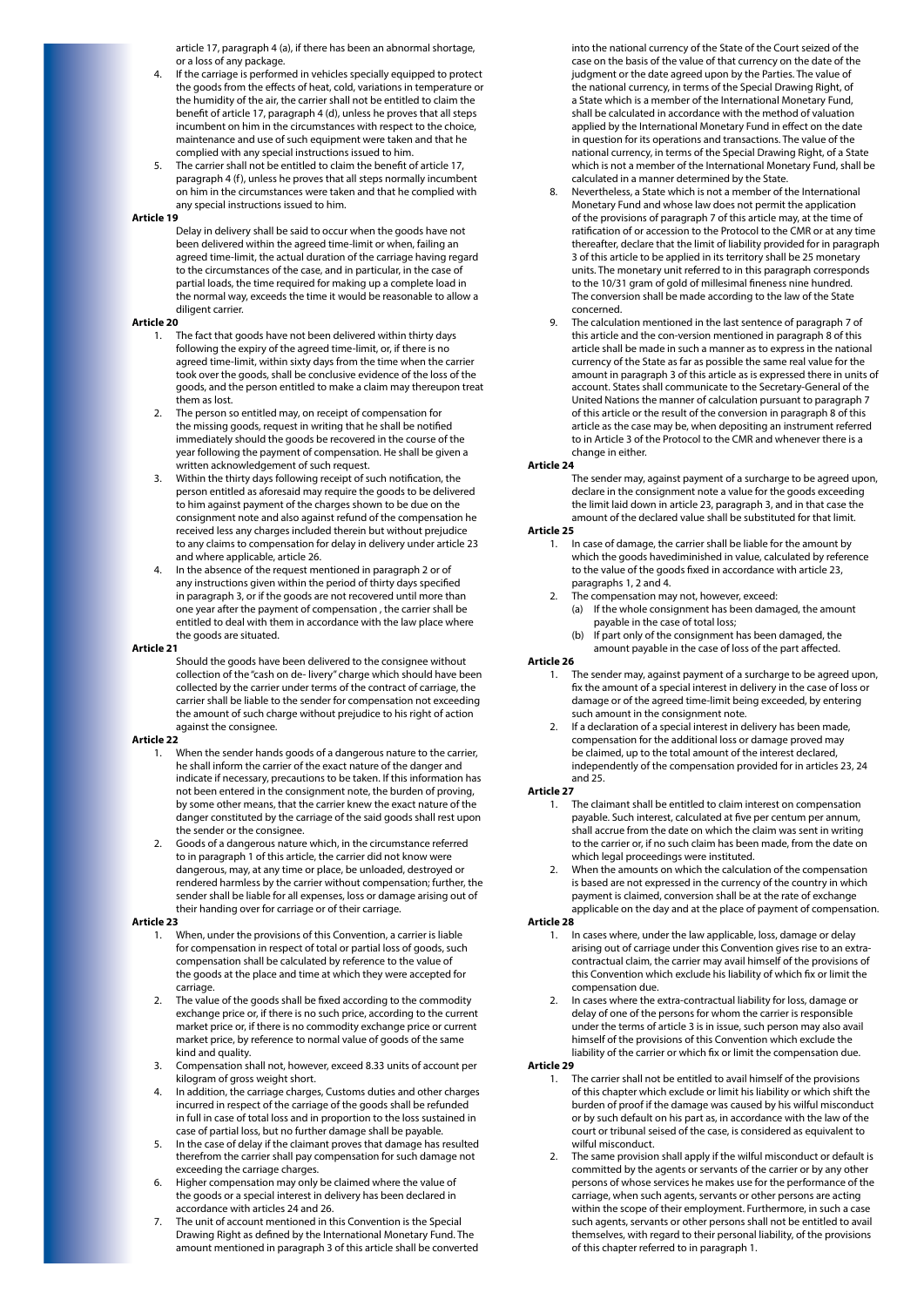# CHAPTER V - CLAIMS AND ACTIONS

#### **Article 30**

- 1. If the consignee takes delivery of the goods without duly checking their condition with the carrier or without sending him reservations giving a general indication of the loss or damage, not later than the time of delivery in the case of apparent loss or damage and within seven days of delivery, Sundays and public holidays excepted, in the case of loss or damage which is not apparent, the fact of this taking delivery shall be prima facie, evidence that he has received the goods in the condition described in the consignment note. In the case of loss or damage which is not apparent the reservations referred to shall be made in writing.
- When the condition of the goods has been duly checked by the consignee and the carrier, evidence contradicting the result of this checking shall only be admissible in the case of loss or damage which is not apparent and provided that the consignee has duly sent reservations in writing to the carrier within seven days, Sundays and public holidays excepted, from the date of checking.
- 3. No compensation shall be payable for delay in delivery unless a reservation has been sent in writing to the carrier, within twentyone days from the time that the goods were placed at the disposal of the consignee.
- 4. In calculating the time-limits provided for in this article the date of delivery, or the date of checking, or the date when the goods were placed at the disposal of the consignee, as the case may be, shall not be included.
- 5. The carrier and the consignee shall give each other every reasonable facility for making the requisite investigations and checks.

#### **Article 31**

- 1. In legal proceedings arising out of carriage under this Convention, the plaintiff may bring an action in any court or tribunal of a contracting country designated by agreement between the parties and, in addition, in the courts or tribunals of a country within whose territory:
	- (a) The defendant is ordinarily resident, or has his principal place of business, or the branch or agency through which the contract of carriage was made, or
	- (b) The place where the goods were taken over by the carrier or the place designated for delivery is situated.
- Where in respect of a claim referred to in paragraph 1 of this article an action is pending before a court or tribunal competent under that paragraph, or where in respect of such a claim a judgement has been entered by such a court or tribunal no new action shall be started between the same parties on the same grounds unless the judgement of the court or tribunal before which the first action was brought is not enforceable in the country in which the fresh proceedings are brought.
- When a judgement entered by a court or tribunal of a contracting country in any such action as is referred to in paragraph 1 of this article has become enforceable in that country, it shall also become enforceable in each of the other contracting States, as soon as the formalities required in the country concerned have been complied with. These formalities shall not permit the merits of the case to be re-opened.
- 4. The provisions of paragraph 3 of this article shall apply to judgements after trial, judgements by default and settlements confirmed by an order of the court, but shall not apply to interim judgements or to awards of damages, in addition to costs against a plaintiff who wholly or partly fails in his action.
- 5. Security for costs shall not be required in proceedings arising out of carriage under this Convention from nationals of contracting countries resident or having their place of business in one of those countries

#### **Article 32**

- The period of limitation for an action arising out of carriage under this Convention shall be one year. Nevertheless, in the case of wilful misconduct, or such default as in accordance with the law of the court or tribunal seised of the case, is considered as equivalent to wilful misconduct, the period of limitation shall be three years. The period of limitation shall begin to run:
	- (a) In the case of partial loss, damage or delay in delivery, from the date of delivery;
	- (b) In the case of total loss, from the thirtieth day after the expiry of the agreed time-limit or where there is no agreed time-limit from the sixtieth day from the date on which the goods were taken over by the carrier;
	- (c) In all other cases, on the expiry of a period of three months after the making of the contract of carriage.

The day on which the period of limitation begins to run shall not be included in the period.

- 2. A written claim shall suspend the period of limitation until such date as the carrier rejects the claim by notification in writing and returns the documents attached thereto. If a part of the claim is admitted the period of limitation shall start to run again only in respect of that part of the claim still in dispute. The burden of proof of the receipt of the claim, or of the reply and of the return of the documents, shall rest with the party relying upon these facts. The running of the period of limitation shall not be suspended by further claims having the same object.
- 3. Subject to the provisions of paragraph 2 above, the extension of the period of limitation shall be governed by the law of the court or tribunal seized of the case. That law shall also govern the fresh

accrual of rights of action.

4. A right of action which has become barred by lapse of time may not be exercised by way of counterclaim or set-off.

# **Article 33**

The contract of carriage may contain a clause conferring competence on an arbitration tribunal if the clause conferring competence on the tribunal provides that the tribunal shall apply this Convention.

# CHAPTER VI - PROVISIONS RELATING TO CARRIAGE PERFORMED BY SUCCESSIVE CARRIERS

#### **Article 34**

If carriage governed by a single contract is performed by successive road carriers, each of them shall be responsible for the performance of the whole operation, the second carrier and each succeeding carrier becoming a party to the contract of carriage, under the terms of the consignment note, by reason of his acceptance of the goods and the consignment note.

# **Article 35**

- 1. A carrier accepting the goods from a previous carrier shall give the latter a dated andsigned receipt. He shall enter his name and address on the second copy of the consignment note. Where applicable, he shall enter on the second copy of the consignment note and on the receipt reservations of the kind provided for in article 8, paragraph 2.
- 2. The provisions of article 9 shall apply to the relations between successive carriers .

**Article 36**

Except in the case of a counterclaim or a setoff raised in an action concerning a claim based on the same contract of carriage, legal proceedings in respect of liability for loss, damage or delay may only be brought against the first carrier, the last carrier or the carrier who was performing that portion of the carriage during which the event causing the loss, damage or delay occurred, an action may be brought at the same time against several of these carriers.

# **Article 37**

- A carrier who has paid compensation in compliance with the provisions of this Convention, shall be entitled to recover such compensation, together with interest thereon and all costs and expenses incurred by reason of the claim, from the other carriers who have taken part in the carriage, subject to the following provisions:
	- (a) The carrier responsible for the loss or damage shall be solely liable for the compensation whether paid by himself or by another carrier;
	- (b) When the loss or damage has been caused by the action of two or more carriers, each of them shall pay an amount proportionate to his share of liability; should it be impossible to apportion the liability, each carrier shall be liable in proportion to the share of the payment for the carriage which is due to him;
- (c) If it cannot be ascertained to which carriers liability is attributable for the loss or damage, the amount of the compensation shall be apportioned between all the carriers as laid down in (b) above.

#### **Article 38**

If one of the carriers is insolvent, the share of the compensation due from him and unpaid by him shall be divided among the other carriers in proportion to the share of the payment for the carriage due to them.

#### **Article 39**

- 1. No carrier against whom a claim is made under articles 37 and 38 shall be entitled to dispute the validity of the payment made by the carrier making the claim if the amount of the compensation was determined by judicial authority after the first mentioned carrier had been given due notice of the proceedings and afforded an opportunity of entering an appearance.
- 2. A carrier wishing to take proceedings to enforce his right of recovery may make his claim before the competent court or tribunal of the country in which one of the carriers concerned is ordinarily resident, or has his principal place of business or the branch or agency through which the contract of carriage was made. All the carriers concerned may be made defendants in the same action.
- 3. The provisions of article 31, paragraphs 3 and 4, shall apply to judgements entered in the proceedings referred to in articles 37 and 38.
- 4. The provisions of article 32 shall apply to claims between carriers. The period of limitation shall, however, begin to run either on the date of the final judicial decision fixing the amount of compensation payable under the provisions of this Convention, or, if there is no such judicial decision, from the actual date of payment.

#### **Article 40**

Carriers shall be free to agree among themselves on provisions other than those laid down in articles 37 and 38.

# CHAPTER VII - NULLITY OF STIPULATION TO THE CONVENTION

#### **Article 41**

1. Subject to the provisions of article 40, any stipulation which would directly or indirectly derogate from the provisions of this Convention shall be null and void. The nullity of such a stipulation shall not involve the nullity of the other provisions of the contract.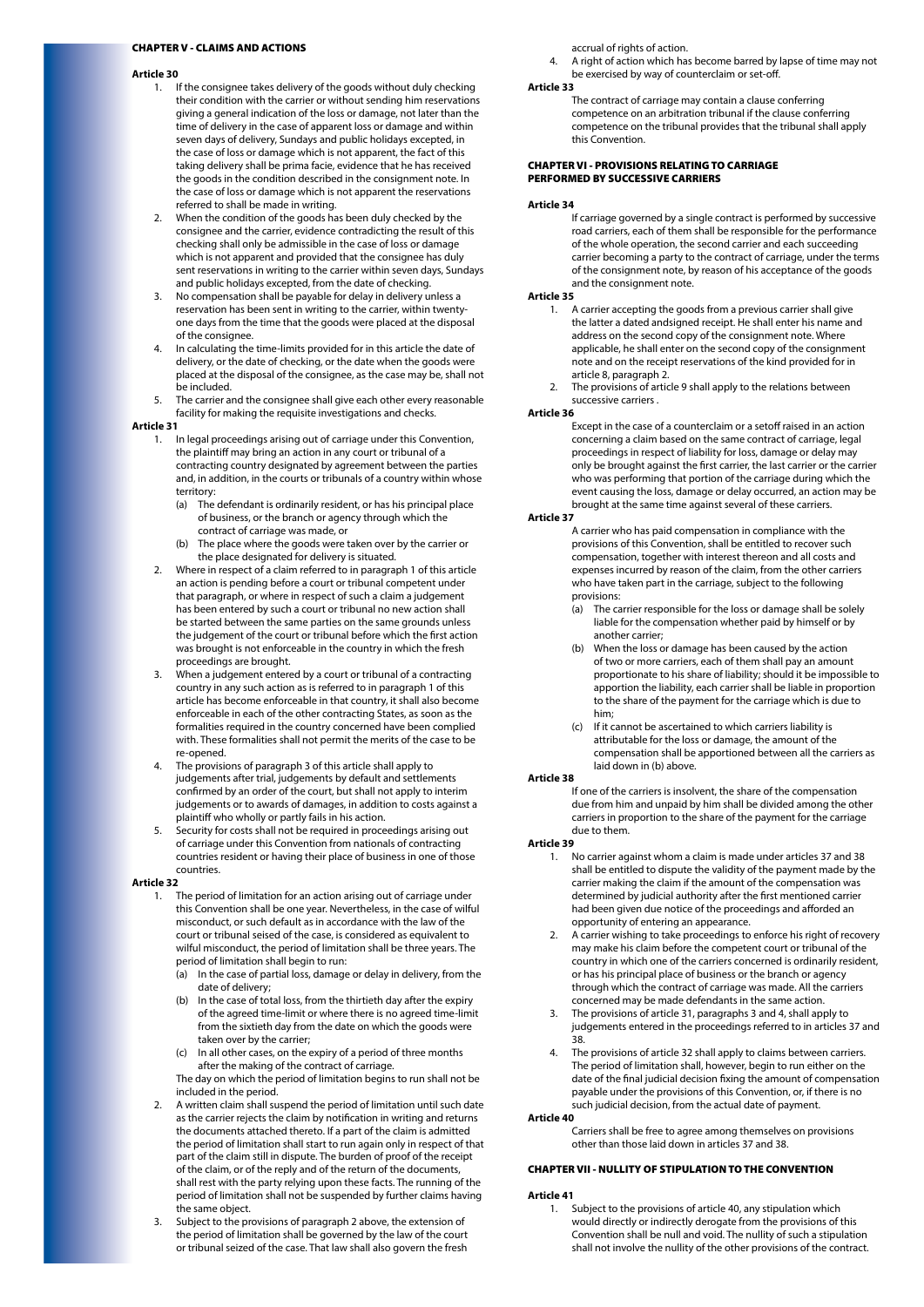2. In particular, a benefit of insurance in favour of the carrier or any other similar clause, or any clause shifting the burden of proof shall be null and void.

# CHAPTER VIII - FINAL PROVISIONS

# **Article 42**

- 1. This Convention is open for signature or accession by countries members of the Economic Commission for Europe and countries admitted to the Commission in a consultative capacity under paragraph 8 of the Commission's terms of reference.
- 2. Such countries as may participate in certain activities of the Economic Commission for Europe in accordance with paragraph 11 of the Commission's terms of reference may become Contracting Parties to this Convention by acceding thereto after its entry into force.
- 3. The Convention shall be open for signature until 31 August 1956 inclusive. Thereafter, it shall be open for accession.
- This Convention shall be ratified.
- 5. Ratification or accession shall be effected by the deposit of an instrument with the Secretary-General of the United Nations.

# **Article 43**

- 1. This Convention shall come into force on the ninetieth day after five of the countries referred to in article 42, paragraph 1, have deposited their instruments of ratification or accession.
- 2. For any country ratifying or acceding to it after five countries have deposited their instruments of ratification of accession, this Convention shall enter into force on the ninetieth day after the said country has deposited its instrument of ratification or accession.

#### **Article 44**

- 1. Any Contracting Party may denounce this Convention by so notifying the Secretary-General of the United Nations.
- 2. Denunciation shall take effect twelve months after the date of receipt by the Secretary-General of the notification of denunciation.

#### **Article 45**

If, after the entry into force of this Convention, the number of Contracting Parties is reduced, as a result of denunciations, to less than five, the Convention shall cease to be in force from the date in which the last of such denunciations takes effect.

#### **Article 46**

- 1. Any country may, at the time of depositing its instrument of ratification or accession or at any time thereafter, declare by notification addressed to the Secretary-General of the United Nations that this Convention shall extend to all or any of the territories for the international relations of which it is responsible. The Convention shall extend to the territory or territories named in the notification as from the ninetieth day after its receipt by the Secretary-General or, if on that day the Convention has not yet entered into force, at the time of its entry into force.
- Any country which has made a declaration under the preceding paragraph extending this Convention to any territory for whose international relations it is responsible may denounce the Convention separately in respect of that territory in accordance with the provisions of article 44.

# **Article 47**

Any dispute between two or more Contracting Parties relating to the interpretation or application of this Convention, which the parties are unable to settle by negotiation or other means may, at the request of any one of the Contracting Parties concerned, be referred for settlement to the International Court of Justice

#### **Article 48**

- Each Contracting Party may, at the time of signing, ratifying, or acceding to, thisConvention, declare that it does not consider itself as bound by article 47 of the Convention. Other Contracting Parties shall not be bound by article 47 in respect of any Contracting Party which has entered such a reservation.
- 2. Any Contracting Party having entered a reservation as provided for in paragraph 1 may at any time withdraw such reservation by notifying the Secretary-General of the United Nations.
- 3. No other reservation to this Convention shall be permitted.

#### **Article 49**

- After this Convention has been in force for three years, any Contracting Party may, by notification to the Secretary-General of the United Nations, request that a conference be convened for the purpose of reviewing the Convention. The Secretary-General shall notify all Contracting Parties of the request and a review conference shall be convened by the Secretary-General if, within a period of four months following the date of notification by the Secretary General, not less than one-fourth of the Contracting Parties notify him of their concurrence with the request.
- 2. If a conference is convened in accordance with the preceding paragraph, the Secretary- General shall notify all the Contracting Parties and invite them to submit within a period of three months such proposals as they may wish the Conference to consider. The Secretary-General shall circulate to all Contracting Parties the provisional agenda for the conference together with the texts of such proposals at least three months before the date on which the conference is to meet.
- 3. The Secretary-General shall invite to any conference convened in accordance with this article all countries referred to in article 42, paragraph 1, and countries which have become Contracting Parties under article 42, paragraph 2.

# **Article 50**

In addition to the notifications provided for in article 49, the Secretary-General of the United Nations shall notify the countries referred to in article 42, paragraph 1, and the countries which have become Contracting Parties under article 42, paragraph 2, of:

- (a) Ratification and accessions under article 42;
- (b) The dates of entry into force of this Convention in accordance with article 43;
- 
- (c) Denunciations under article 44;<br>(d) The termination of this Convent The termination of this Convention in accordance with article 45;
- (e) Notifications received in accordance with article 46;<br>(f) Declarations and notifications received in accordance
- Declarations and notifications received in accordance with article 48, paragraphs1and 2.

#### **Article 51**

After 31 August 1956, the original of this Convention shall be deposited with the Secretary-General of the United Nations, who shall transmit certified true copies to each of the countries mentioned in article 42, paragraphs 1 and 2.